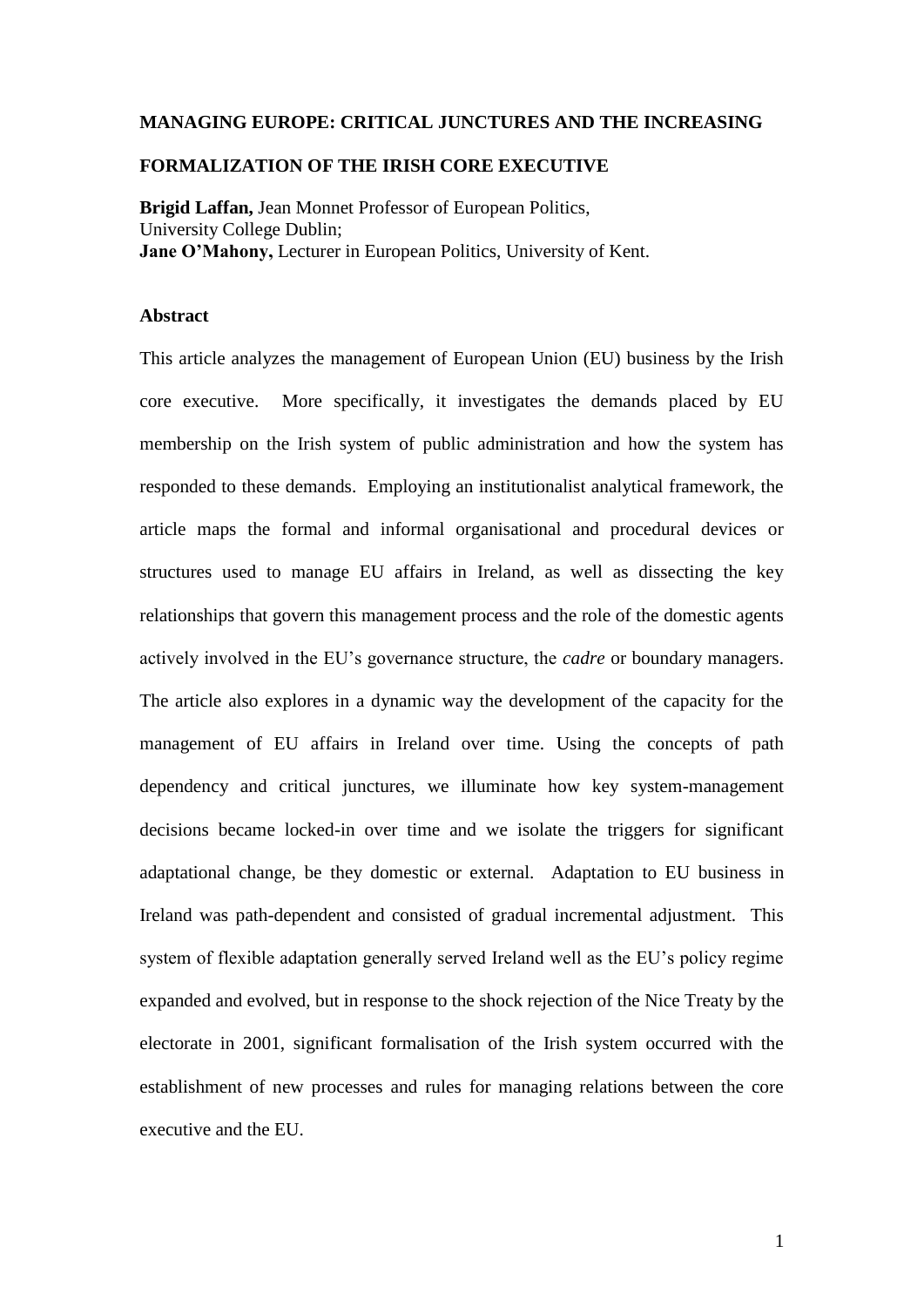#### **INTRODUCTION**

When Ireland joined the then European Economic Community (EEC) in 1973, an additional layer of governance was added to its domestic system of policy-making, posing a challenge its national political and administrative systems. The national core executive, that is, the Irish government and central administration or bureaucracy became a dominant carrier of Europeanization, as the system was required to adjust to engagement with the EU's system of collective governance (Featherstone and Radaelli 2003, p.334). Public policy-making was no longer to be conducted within the confines of the structures and processes of Irish government as EU policy making triggered institutional adaptation 'at home' and altered domestic rules (Wessels et.al. 2003, p.14). Adaptation to this system required more than just a once-off adjustment as the EU policy regime itself expanded and evolved over time. The Irish core executive became the key nodal point and bridge between the national and the European in the EU's networked system of governance, with members of government and senior civil service officials, the *cadre* or boundary managers, acting as translators of EU policies, norms and practices into the domestic arena and projecting domestic preferences back into the EU arena (Bulmer and Burch 1990, 2000 and 2001; Genschel 2001; Featherstone and Radaelli 2003). Managing this additional layer of governance thus became increasingly important to the Irish core executive. So how does the Irish core executive manage EU business at home and in Brussels? Has the Irish public administration system developed the capacity to act effectively at the EU level? How has the system of domestic management of EU business evolved over time? This article investigates the adaptation and change of the Irish core executive to EU membership from an institutionalist perspective. Focusing on organisational and formal and informal institutional configurations, the article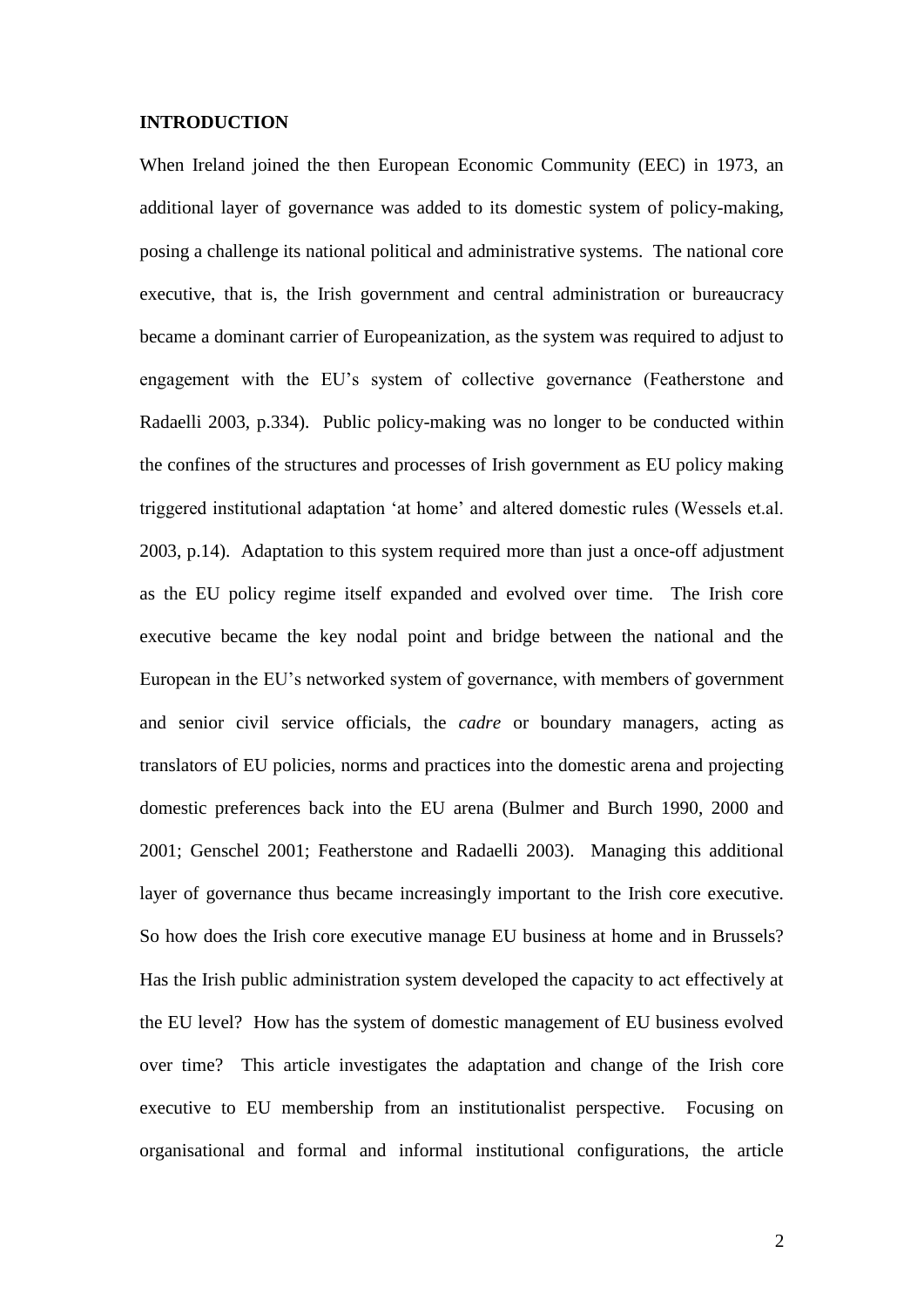examines the demands placed by EU membership on the Irish core executive system and how the system has responded to those demands.<sup>1</sup> Institutionalist concepts such as critical junctures and path dependency are also used to analyze in a dynamic way the changes over time to the core executive. In examining the effect of the EU on the Irish national core executive, therefore, this article provides the most detailed mapping and analysis of how EU business is managed in Ireland heretofore.

## **I. EXECUTIVE ADAPTATION TO EU MEMBERSHIP**

During the 1990s, a growing body of research developed on the theme of Europeanization, a term used to denote the impact of the EU on the domestic. EU scholars turned away from looking at the process of EU institution building to a more variegated examination of the effects of EU membership on member states themselves, be it affecting their politics, policy and polity (See Adshead 2005; Bulmer and Lequesne, 2005, p.13). One of the earliest definitions of Europeanization defined it as 'an incremental process re-orientating the direction and shape of politics to the degree that EC political and economic dynamics become part of the organizational logic of national politics and policy-making' (Ladrech 1994, p.69). One key strand of Europeanization research focused on how member state executives adapted to EU membership (Bulmer and Burch 1998, 2000, 2001; Kassim 2003; Wessels et.al. 2003; Goetz 1999). Core executive adaptation is one of the five faces of Europeanisation identified by Olsen (Olsen 2002). One of the earliest premises of such work was that the adaptation does not strictly have to be one way: member states are not just passive recipients of EU policies and programmes. In a 'loop' of adaptation, they actively participate in shaping outcomes in Brussels and mediate what comes from the EU through national political and administrative institutions and processes (Wessels et.al.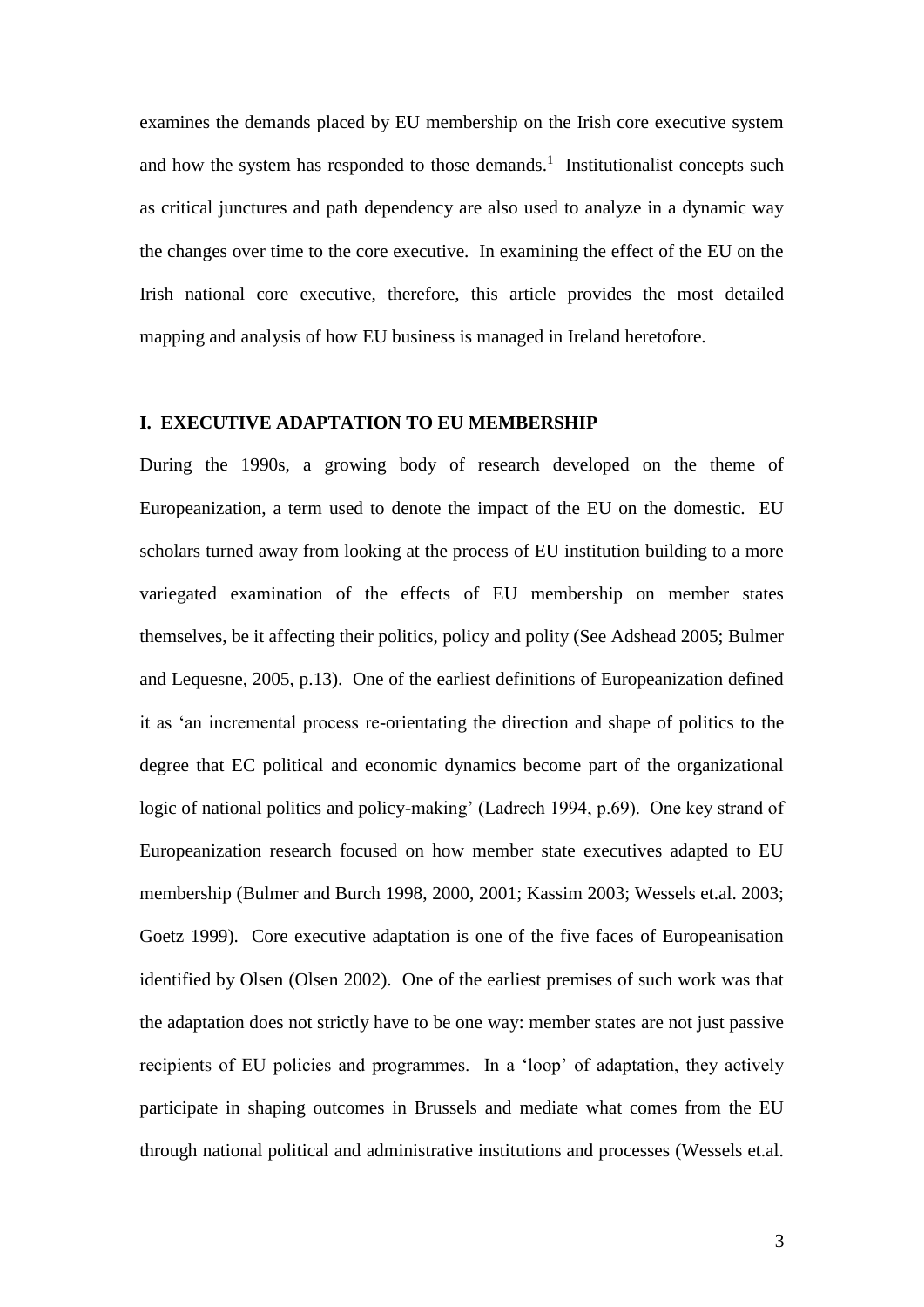2003, p.7; Bulmer and Burch 2001). National executives are key 'translator' devices' between the European and the domestic (Genschel 2001, p.98).

The substantive focus of this part of the literature has been on the formal organizational changes that membership has brought and the manner in which national governments respond to engagement with the Union. Historical institutionalism (HI) has been the preferred framework in a number of studies, notably Bulmer and Burch (1998, 2000, 2001), Harmsen (1999), Kassim (2003) and Laffan (2003). With HI, the focus is on mapping the para-constitutional, organisational and institutional configurations and the coordination processes within domestic systems over time rather than analysing particular institutions in isolation (Pierson and Skocpol 2002, p.693; Wessels et.al. 2003). While the impact of the EU on member states' politics has been found to be great, the effect on their governmental systems has been far less evident (Bulmer and Burch 2001, p.75; Knill 2001). Managing EU business has not been a source of transformative change in national core executives. Adaptation is deeply rooted in national style. Existing structures and operating procedures have been adapted around the edges rather than fundamentally altered by EU membership, as we shall see is the case in Ireland. Nor have convergent patterns of national adaptation emerged (Wessels et.al. 2003).<sup>2</sup>

#### **Analytical Framework**

The notion of the core executive was developed in research on central government in the UK and includes all those organizations and structures which primarily serve to pull together and integrate central government policies, or act as final arbiters within the executive of conflicts between different elements of the government machine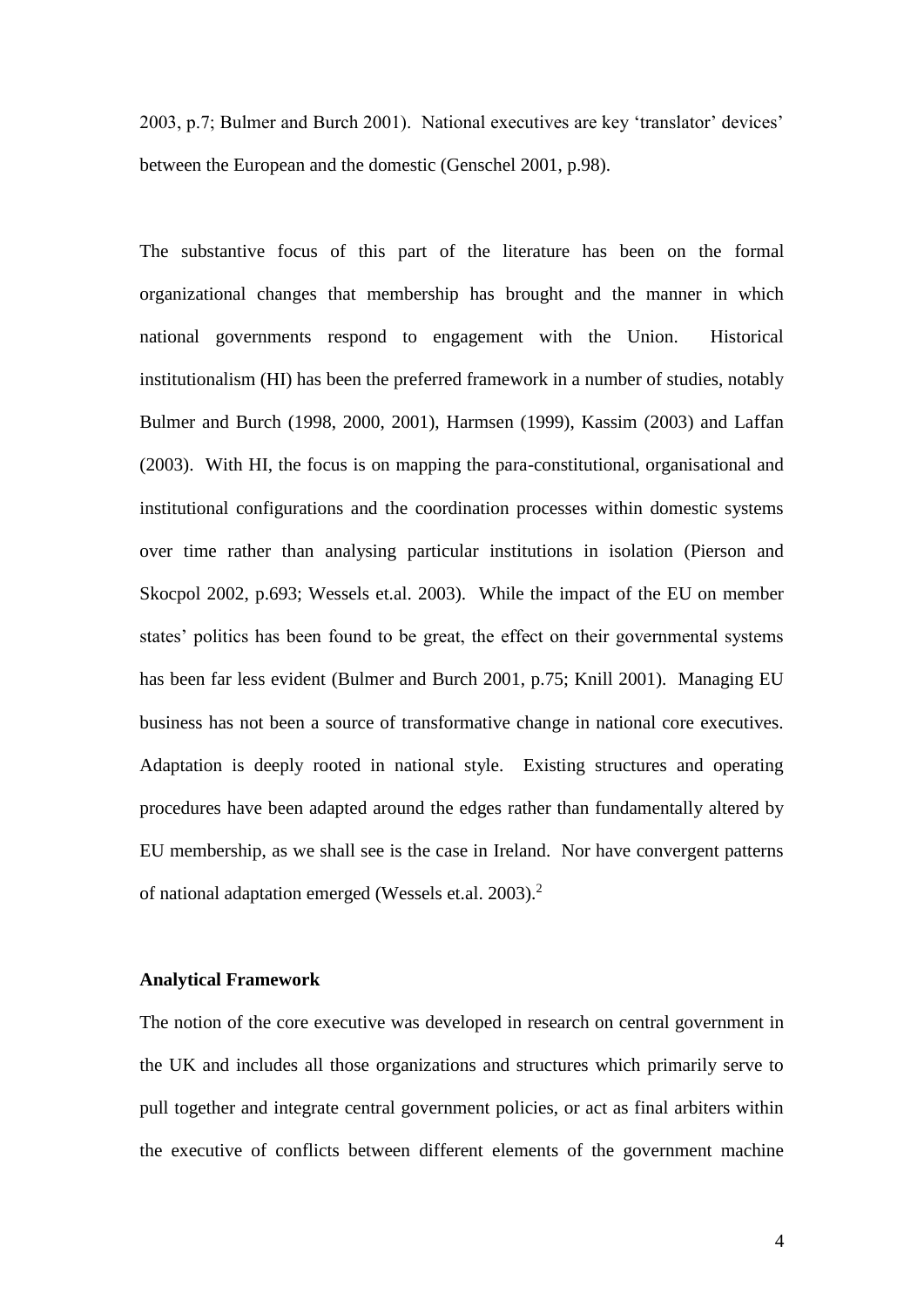(Dunleavy and Rhodes 1990; Rhodes 2000). The core executive lies at the interface between the political and administrative arenas involving a 'highly institutionalised set of relationships' (Smith 2000, p.29). Yet the concept of the core executive does not just capture formal structures – cabinet and ministries – but also the more informal roles, networks and relationships between actors at the heart of government, be it politicians or senior officials. The Irish core executive and system of government has been categorised as a variant of the Westminster model with one important difference – a written constitution (See Gallagher, Laver, Mair 2001). The key conventions of collective and ministerial responsibility lie at the heart of the Irish Constitution and political authority is invested in the Government, which meets in Cabinet. The Irish core executive consists of the Prime Minister, the Government, ministries known as departments (corresponding to all main areas of policy) and the civil or administrative service. The 1937 Constitution places the Taoiseach, Prime Minister, in a powerful position as head of the government with the authority to hire and fire ministers.

As mentioned above, the framework that guides our mapping of EU management by the Irish core executive is based on an institutionalist perspective, particularly historical institutionalism. With HI, attention is paid to the configuration of political order around formal institutions, organizations, norms, rules, roles and practices which frame the conduct and strategies of actors over time (Thelen and Steinmo, 1992, p.2; Harmsen 1999; Bulmer and Burch 2001; Kassim et.al. 2001). In their study of core executive management of EU business in Britain, Bulmer and Burch divided their organisational field as follows: the formal institutional structure, processes and procedures, codes and guidelines, and the cultural dimension (Bulmer and Burch 1998). This was later adapted to focus on four institutional dimensions,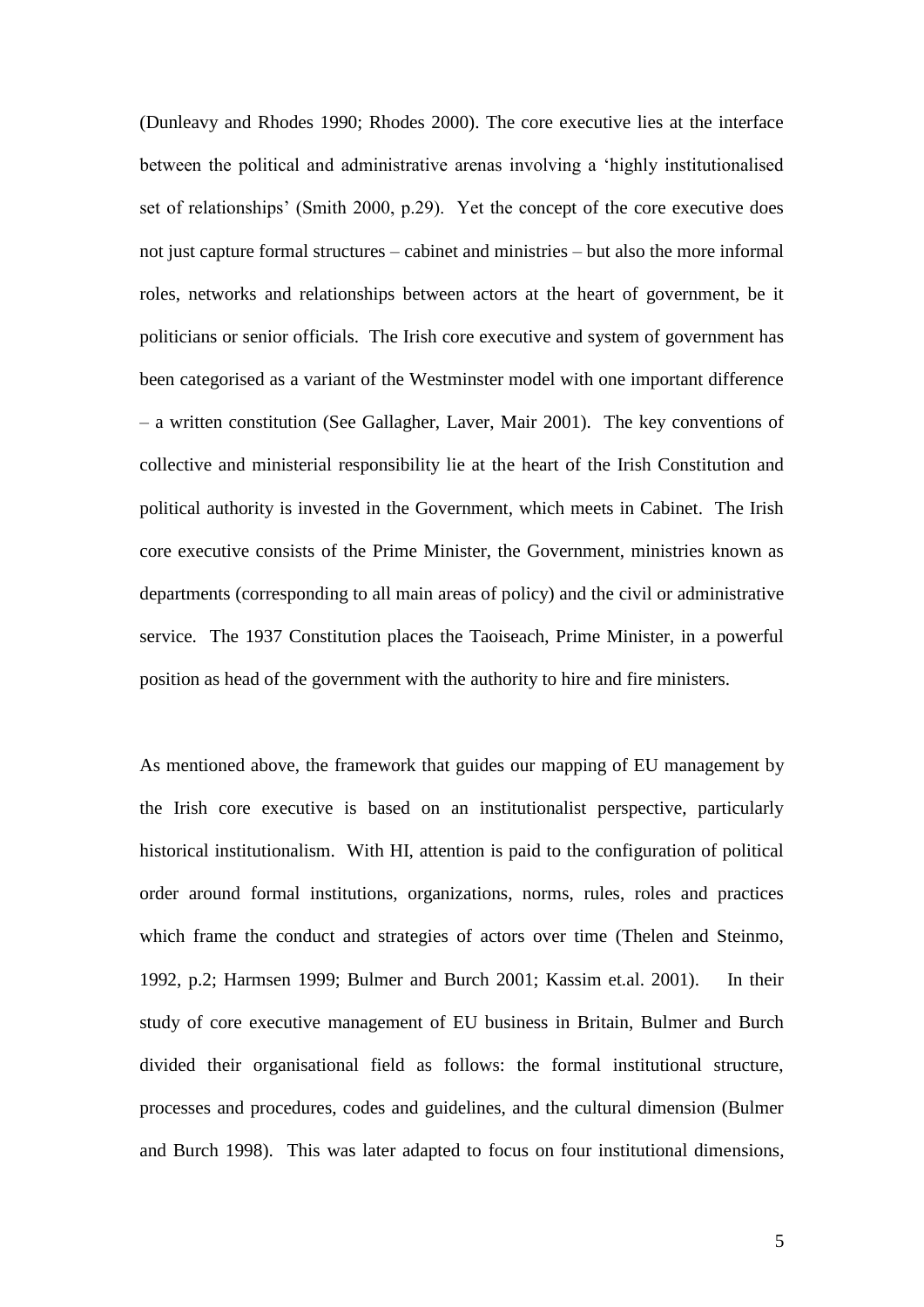notably the systemic, organizational, procedural and regulative (Bulmer and Burch 2000, p.50). The analytical framework used here builds on and adapts Bulmer and Burch's institutionalist framework by dividing the institutional field into three levels, analyzing not just the structural and process dimension of core executive management, but also the key role of agents. The *structural component* maps the organizations and structures that form the core executive in Ireland and the key relationships in the management of EU affairs over time. Was EU business absorbed into existing organizations or did it lead to major institutional innovation? The *process component* examines the pathways for EU related information through the Irish domestic system and the codes, rules, guidelines that govern the handling of EU business over time. How is EU business that is cross-cutting in nature coordinated in the Irish system? The third component, the *agents,* examines the role of the individuals who act as the boundary managers or gatekeepers between the domestic and the European. In all member states, there are a number of key political roles held by individuals who have primary responsibility for managing European affairs. An administrative *cadre* (which includes senior civil service officials, the permanent representative) complements the political *cadre* (heads of government and key ministers)*.* Heretofore little has been known about the key attitudes, belief systems and values of such individuals (Wessels 2003, p.7).

As well as helping us to identify various institutional configurations, HI also pays attention to institutional evolution and processes of change over time. HI accounts of institutional change point to the 'stickiness' of institutions once established and the importance of path dependence in institutional development (Pierson and Skocpol 2002, pp.696-703). According to HI, the dynamic of change is path-dependent; once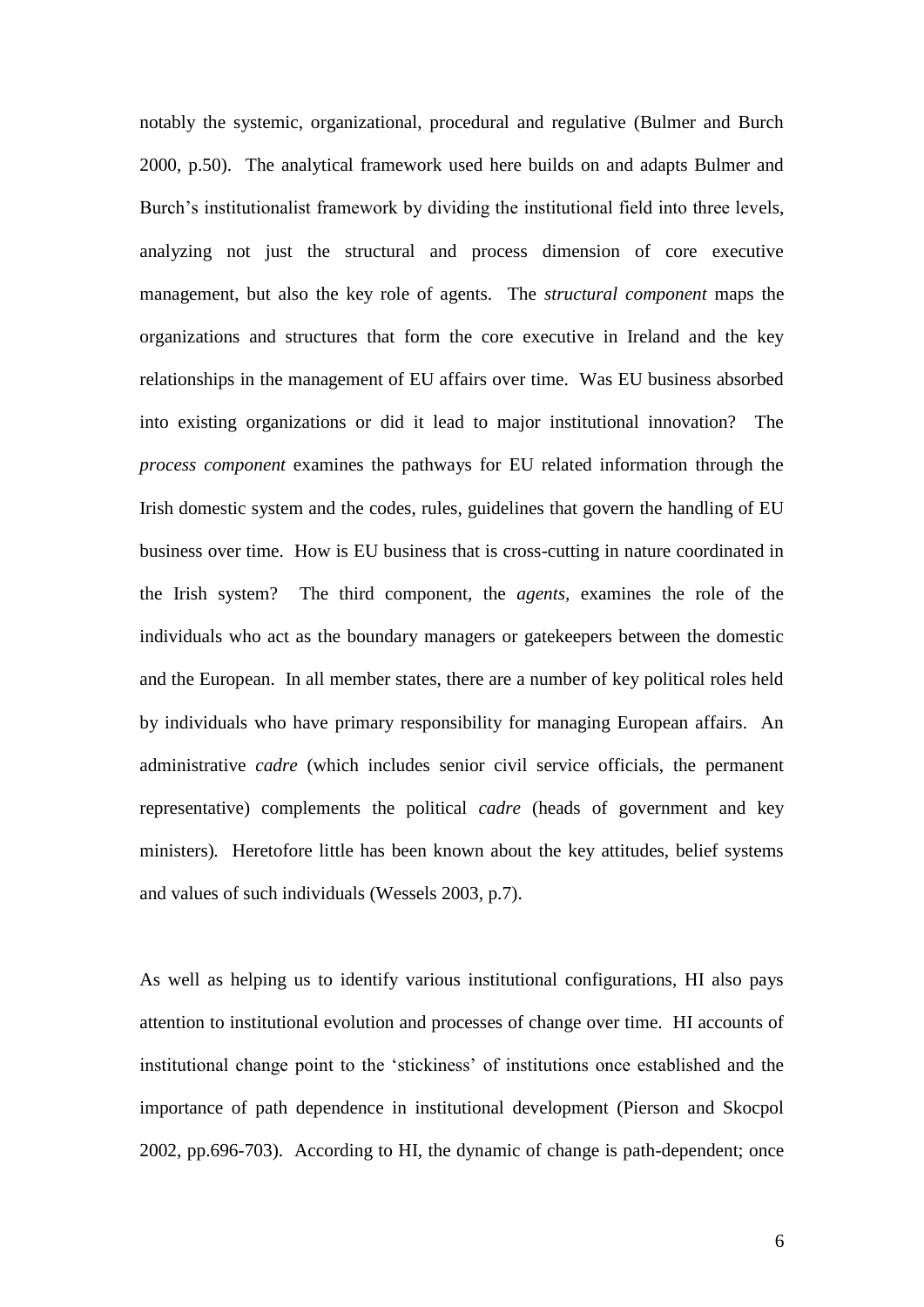created, institutions (be it structures, processes or roles of agents) may prove difficult and costly to change. Change, when it does occur, e.g. the decision to alter the system of core executive management, can be either incremental (minor change around the edges) or episodic (Cortell and Peterson 1999, p.182). Episodic change can be said to be related to what has been termed 'critical junctures' (Ikenberry 1988, p.16), described by Collier and Collier as 'a period of significant change …which is hypothesised to produce distinct legacies' (Collier and Collier 1991, p.29). This episodic and significant change may result from events or processes internal and external to the domestic system. Systemic change at the national level or political events at the national level that have a wide and significant impact may trigger the adoption of new modes of management. At the same time, policy and regime change in the Union, such as through significant treaty reform, may also prompt further development of the domestic capacity for management of EU affairs (Pierson 2000a, 2000b; Scott, 2001). Taking institutional evolution seriously enables us to track incremental change and path dependency, as well as to distinguish between internal and external sources of change, in particular enabling us to identify the effects of any critical junctures on the process of institutional development. Adaptation to EU membership is seen as a continuous process punctuated by occasional critical junctures or moments. The analysis of this change proceeds in the following manner. Section II analyzes the origins and development of the management of EU issues in Ireland, with the identification of triggers for significant change. Section III dissects the structures established to manage the EU-domestic interface. In sections IV and V the formal and informal coordination processes and the role of the agents or cadre managing these processes are examined.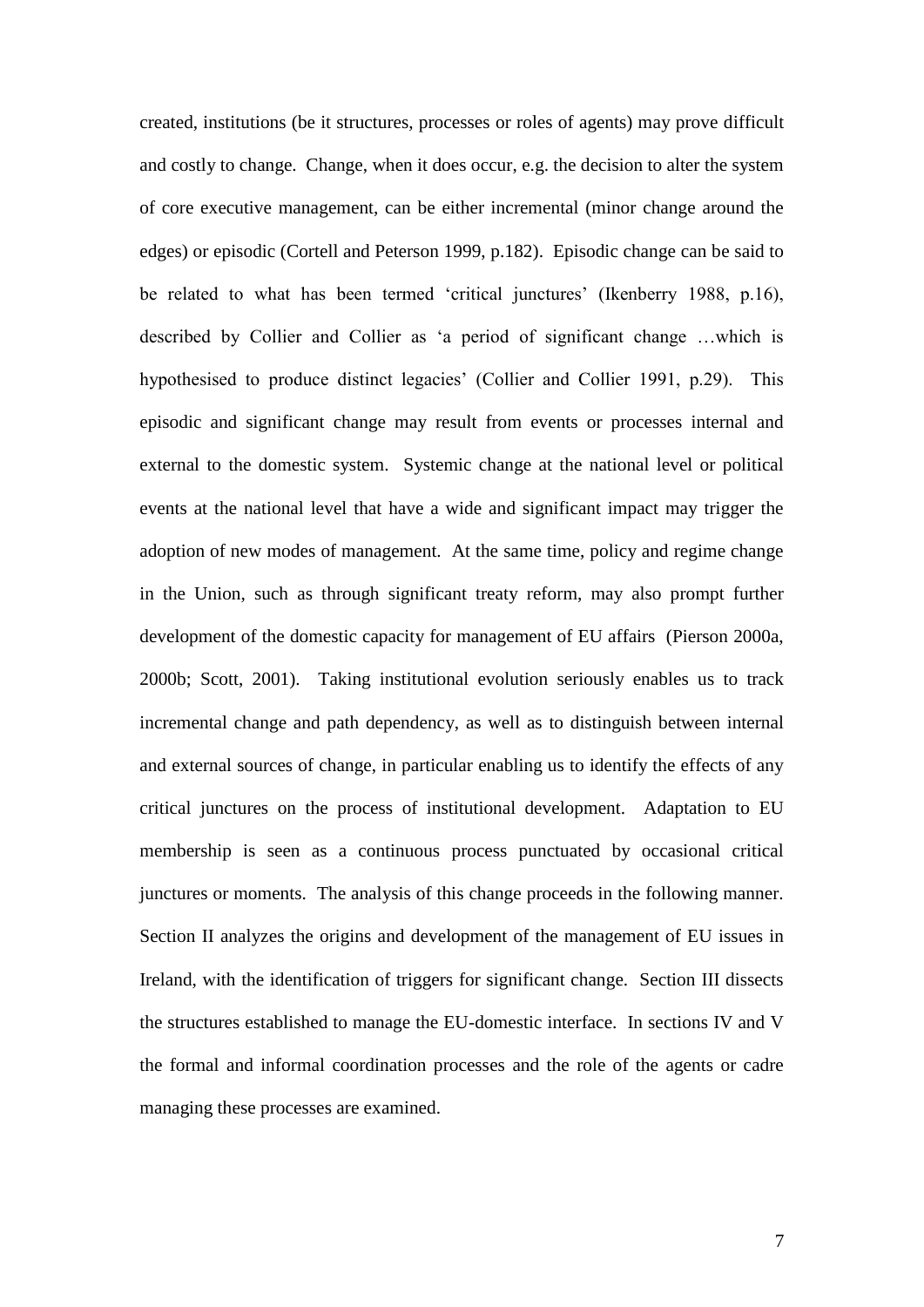# **II. ORIGINS AND DEVELOPMENT OF THE MANAGEMENT OF EU ISSUES IN IRELAND**

From accession to the EU in 1973 to the end of the 1990s, Ireland's system for managing EU business was relatively stable. The structures and processes put in place on accession to position Ireland in the EU system appeared to work well over time and change, when it occurred, was incremental, slow and adaptive in response to developments at the EU level. The expansion of the EU's policy regime to include economic and monetary union, foreign and security policy and justice and home affairs in the Maastricht Treaty on European Union brought new domestic actors into the management system and increased the amount of EU business that had to be dealt with. At the same time, a subtle shift occurred with the enhancement of the Prime Minister or Taoiseach's position as overall guide and steer of Irish EU policy. In 2001, however, a domestic critical juncture occurred with the No vote to the Nice Treaty by the Irish electorate. The negative vote triggered a period of review and evaluation and resulted in significant change in how EU business was and is managed in Ireland $<sup>3</sup>$ </sup>

Ireland's approach to the management of its engagement with the EU was established in the latter half of the 1950s when the decision was taken by the then Prime Minister, Sean Lemass to consider joining the EEC. From the outset, the mapping of Ireland's European policy and the management of EU business was cross-cutting in nature, involving as it did a core of key senior officials from the main government departments.<sup>4</sup> Moreover, the EEC was not a matter of foreign policy although the external dimension of the Union was clearly acknowledged. The Prime Minister, senior domestic ministers and a small group of senior civil servants played the key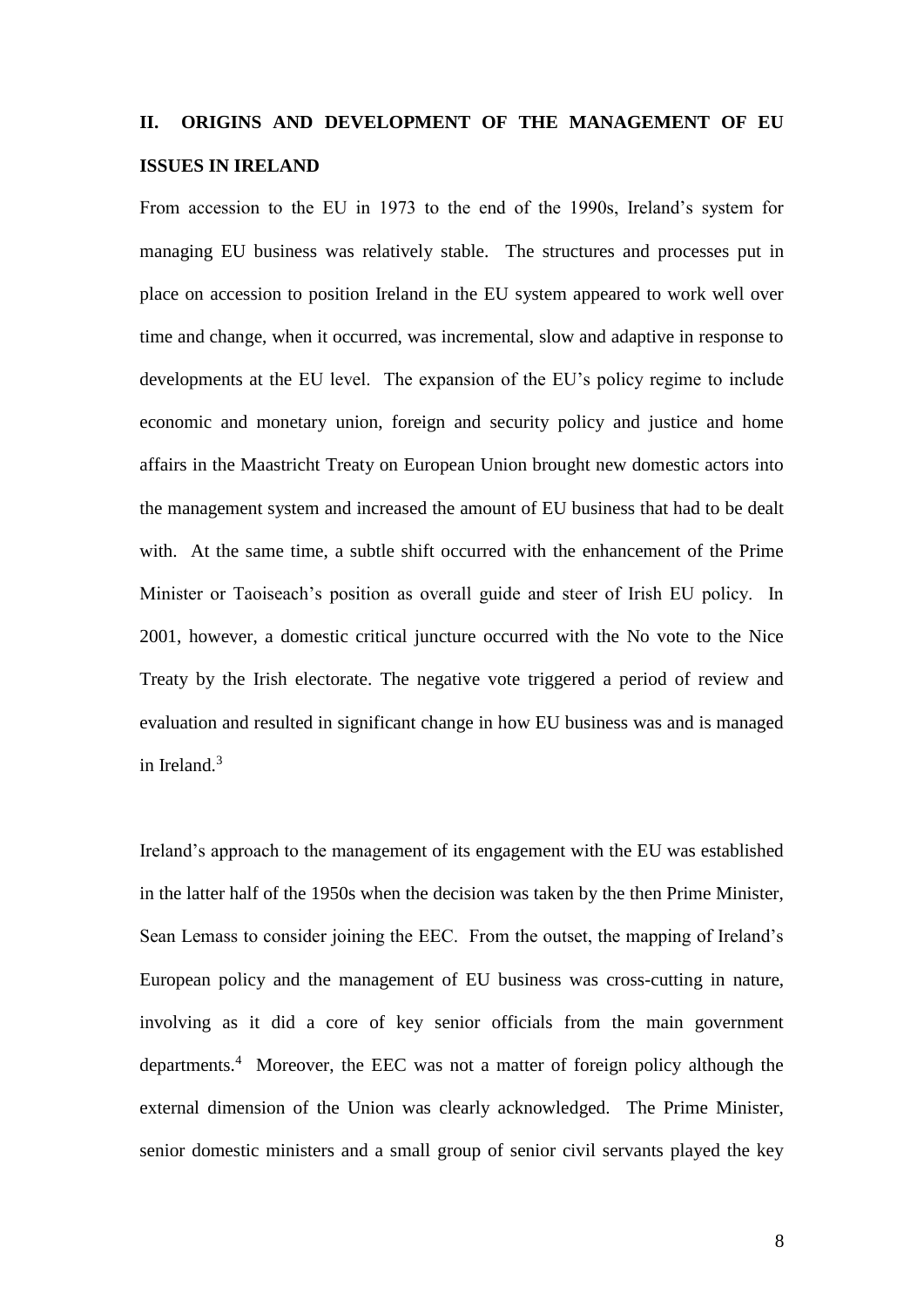role in charting Ireland's relationship with the system and in negotiating Irish EEC entry. A Committee of Secretaries provided the forum for inter-ministerial discussion on the key issues and the Cabinet agreed the political framework within which the relationship would evolve. The period between accession in January 1973 and the end of Ireland's first Presidency in December 1975 were Ireland's apprenticeship in the EU system. During this period, the Irish Governmental system put in place structures and processes for managing the relationship with Brussels. In its fundamentals the management system put in place remained unchanged until the late 1980s. Responsibility for day-to-day coordination on EU matters was assigned to the Department of Foreign Affairs (DFA) and the principle of the 'lead department' was firmly established. In this way, individual departments as lead ministries became the domestic interlocutors with the EU and were responsible from the outset for coordinating preparations for Council meetings falling within their remit (Kassim 2003, p.98). Overall, there was very little institution building in the form of new structures, rather there was a reliance on the adaptation of existing domestic structures within the broad parameters of collective responsibility and ministerial responsibility. The Irish administration faced the challenge of adapting to the Brussels system with limited human resources. There was a relatively small increase in full time nonindustrial civil servants as a result of EU membership. The preparations for the 1975 Presidency were important for Ireland's adjustment to EU membership as the demands of running a Presidency ensured that departmental responsibility for different policy areas was clearly delineated and management of Council business meant that ministers and officials became familiar with the nuts and bolts of the Union's policy process. Indeed, the experience of the Presidency had an important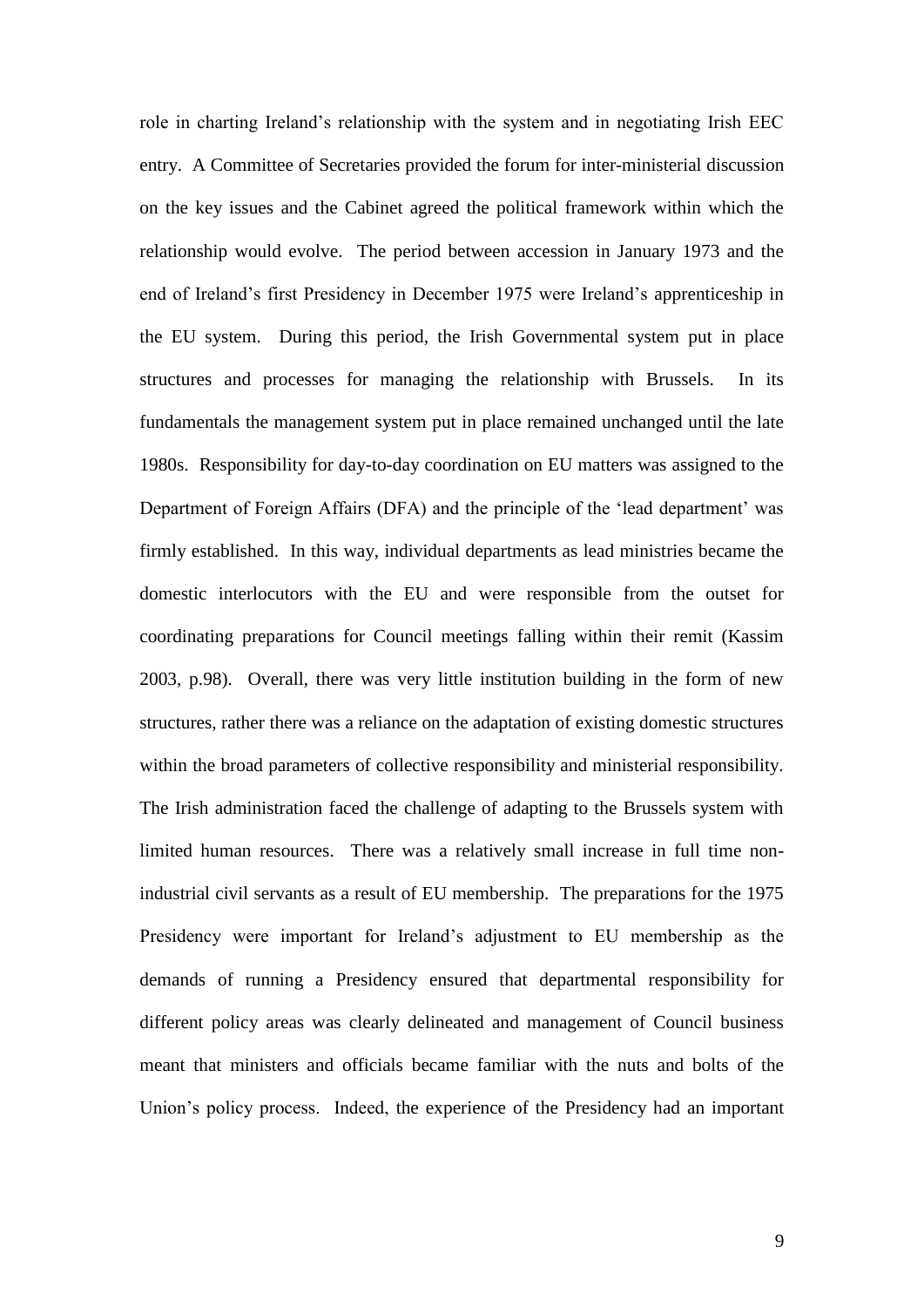effect on the psychological environment of national policy makers: thereafter, the Union became an accepted albeit complicating factor in national decision making.

The resurgence of integration at the EU level in the late 1980s and beyond prompted change in the Irish system. Beginning with the signature of the Single European Act (SEA), the negotiation of the Delors I multi-annual budgetary package and the signature and ratification of the Maastricht Treaty, the amount of EU business to be dealt with increased dramatically. New domestic players became involved in the EU game. With the increased policy making in areas such as environment and internal security, the Departments of Environment and Justice moved from being peripheral actors to key departments involved in managing EU business and cross-cutting issues. The growing importance of the European Council in EU policy making enhanced the position of the Irish Taoiseach or Prime Minister in determining the broad contours of Ireland's EU policy. Under the premiership of Charles Haughey in particular (1987- 1991), the Taoiseach's office adopted a stronger leadership role and played a key role in negotiating and implementing Ireland's first national development plan using the increased structural funds gained from the Delors I package. The hitherto moribund interdepartmental European Communities Committee was rejuvenated by the Taoiseach's office under Haughey and chaired by a new Minister of State for European Affairs. A high level committee of ministers and senior civil servants was also established and serviced by the Taoiseach's office. These committees were never fully formalised, however, and subsequently relied on prime ministerial will for their existence. Finally, the dominance of the executive in the management of EU business weakened the already limited role of parliament in monitoring Irish EU policy and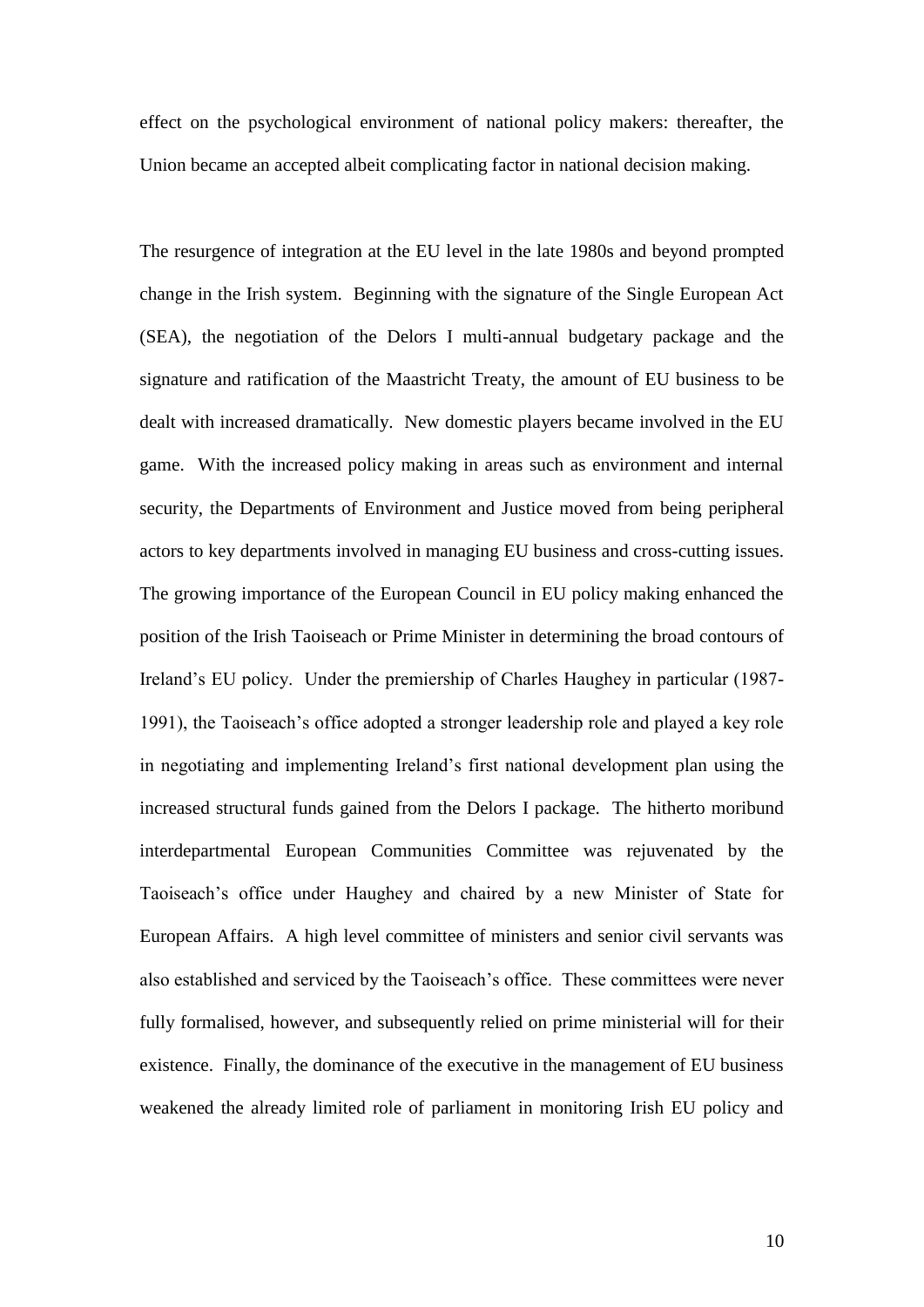added to the process of deparliamentarization evident in political systems throughout Europe (Kassim 2003, p.91).

The electorate's decision to reject the Nice Treaty in 2001 shook the Irish core executive system for the management of EU business to its core. Until 2001, Ireland managed to portray itself as a constructive player in the Union with a relatively *communautaire* approach in general. The desire to be seen as broadly *communautaire* led successive Irish governments to go with the emerging EU consensus unless an issue was highly sensitive.<sup>5</sup> The 'no' to Nice and the low turnout in the referendum (34 per cent) of the electorate highlighted the fact that the hitherto benign domestic environment towards the EU would not continue and the Government could no longer take its voters for granted. Ireland's European policy was loose of its moorings, which in turn led to considerable soul searching at official and political level of how EU business was managed and how Europe was communicated at national level. Ireland's core executive reached a critical juncture in its management of EU business and a number of key structural and procedural reforms were set in train as a response (most notably the 'ratcheting-up' of interdepartmental coordination and enhanced Parliamentary scrutiny). These reforms helped contribute to the success of Ireland's Sixth EU Presidency from January to June 2004 and the final negotiation of the EU's Constitutional Treaty under the Irish watch (Rees 2005).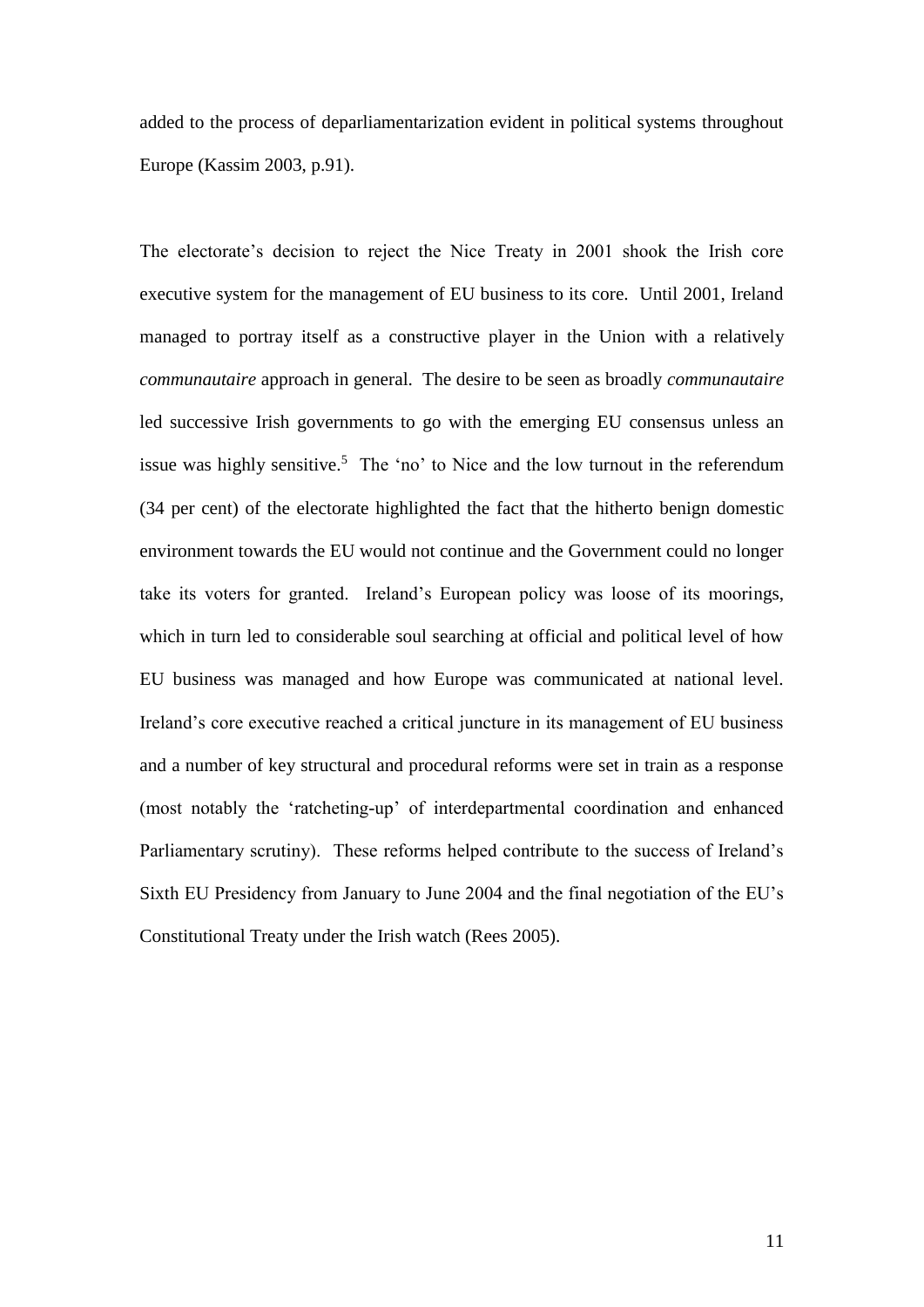#### **III. DISSECTING THE SYSTEM**

Figure 1 To Be Inserted Around Here: The Irish Core Executive<sup>6</sup>

The structures of the Irish core executive that deal with EU business include: the ministries, committees and designated units with responsibility for managing EU affairs. Given the reach of EU policies on national policy-making, every department and office in the Irish core executive system is required to deal with the European Union in some way. The extent of interaction and need to manage EU business depends primarily on the degree of Europeanization found in the respective policy domains of each office and department. It is possible to place the Irish core executive system's management of EU business on three distinct gradations based on this criterion: the Holy Trinity (the hub of EU management), the inner core and the outer circle.

The salience of the EU in the particular policy area determines the response of the individual departments in setting up structures to deal with the flow of EU business. Three over-arching ministries – Foreign Affairs, Taoiseach and Finance – manage Irish EU policy from a macro perspective and are the central structural nodes through which Ireland's overall EU strategy must pass through at varying stages. These three departments have been referred to as the 'holy trinity' of Ireland's management of EU business (Laffan, 2001b). At the second level, or the inner core, EU policies are central or increasingly central to the work undertaken by the Departments of Agriculture, Justice, Enterprise, Trade & Employment and the Environment. Given its responsibility for the translation of all European law into domestic law, the Office of the Attorney General is also included in this level. As EU competence grew from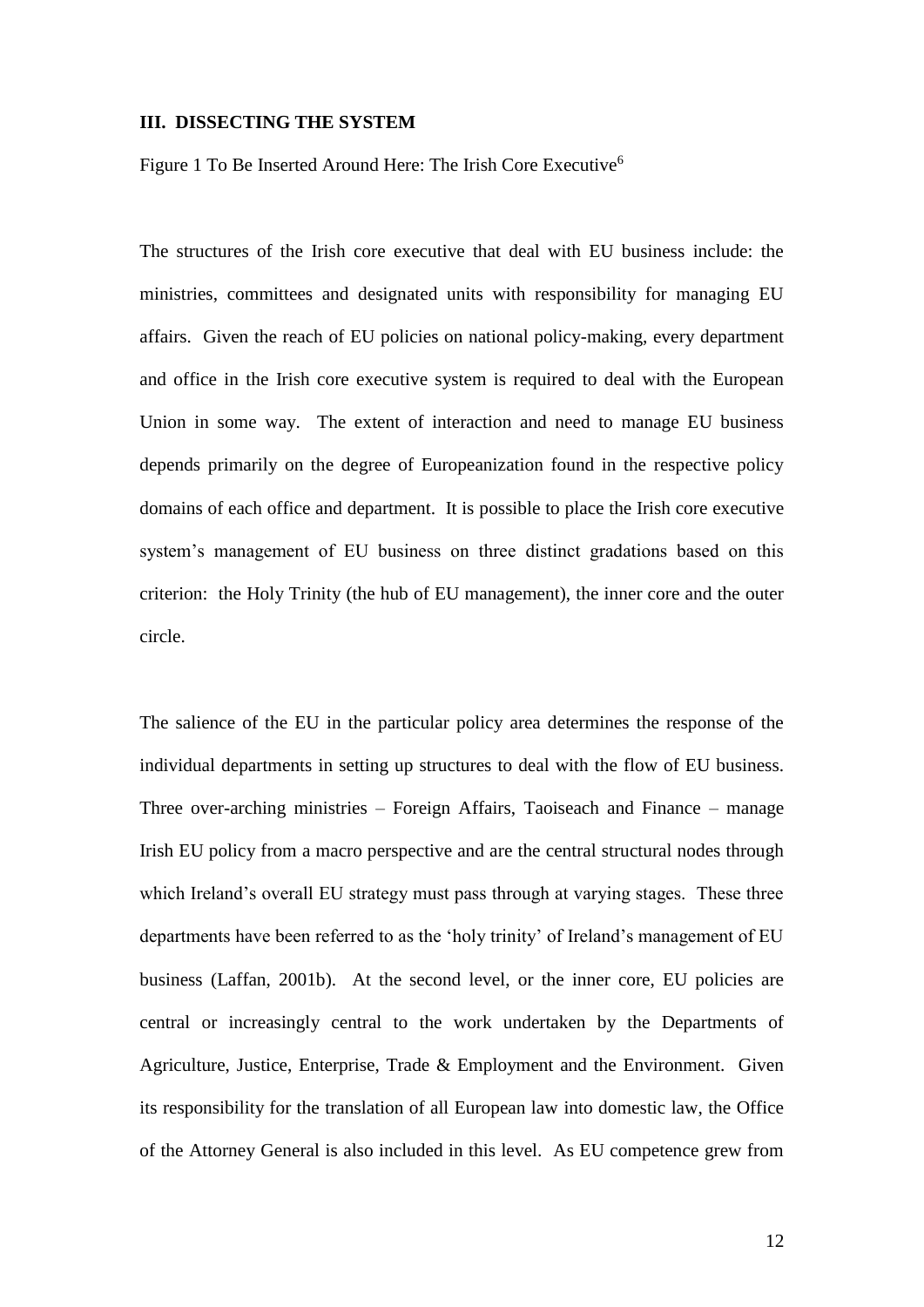the 1980s onwards in new policy areas such as environment and internal security and more hands-on involvement in the formulation, coordination and monitoring of new legislation was necessary, some departments (namely Justice and Environment) moved from the outer circle to the inner core. For the departments at the outer circle of core-executive management, coordinating and managing national policy remains the over-arching concern. However, each of these departments, to varying degrees, deal with a certain amount of EU business, in particular as they have become involved in the Lisbon agenda.

#### **The Holy Trinity: Departments of Foreign Affairs, the Taoiseach and Finance**

The Department of Foreign Affairs assumed the role of lead department on EU matters from the Department of Finance in 1973. Its place at the heart of the Irish core executive is still taken as given, however it now shares its co-ordinating responsibilities to a greater degree with the Department of the Taoiseach. In September 1973, the DFA issued its main circular that that established how EU business should be handled (CH/177/35). Responsibility for day-to-day co-ordination on EU matters was assigned to the DFA. This constituted a break with the past, as the Department of Finance was the lead department in the period leading up to membership. Membership of the EU in 1973 had a major impact on the structure of the Department of Foreign Affairs and was instrumental in promoting the modernization of the Irish Foreign Service (Keatinge 1995, p.2). The department's modernization was characterized by an increase in the number of staff in head office and in Irish missions abroad (See table 1).

Table 1 To Be Inserted Around Here.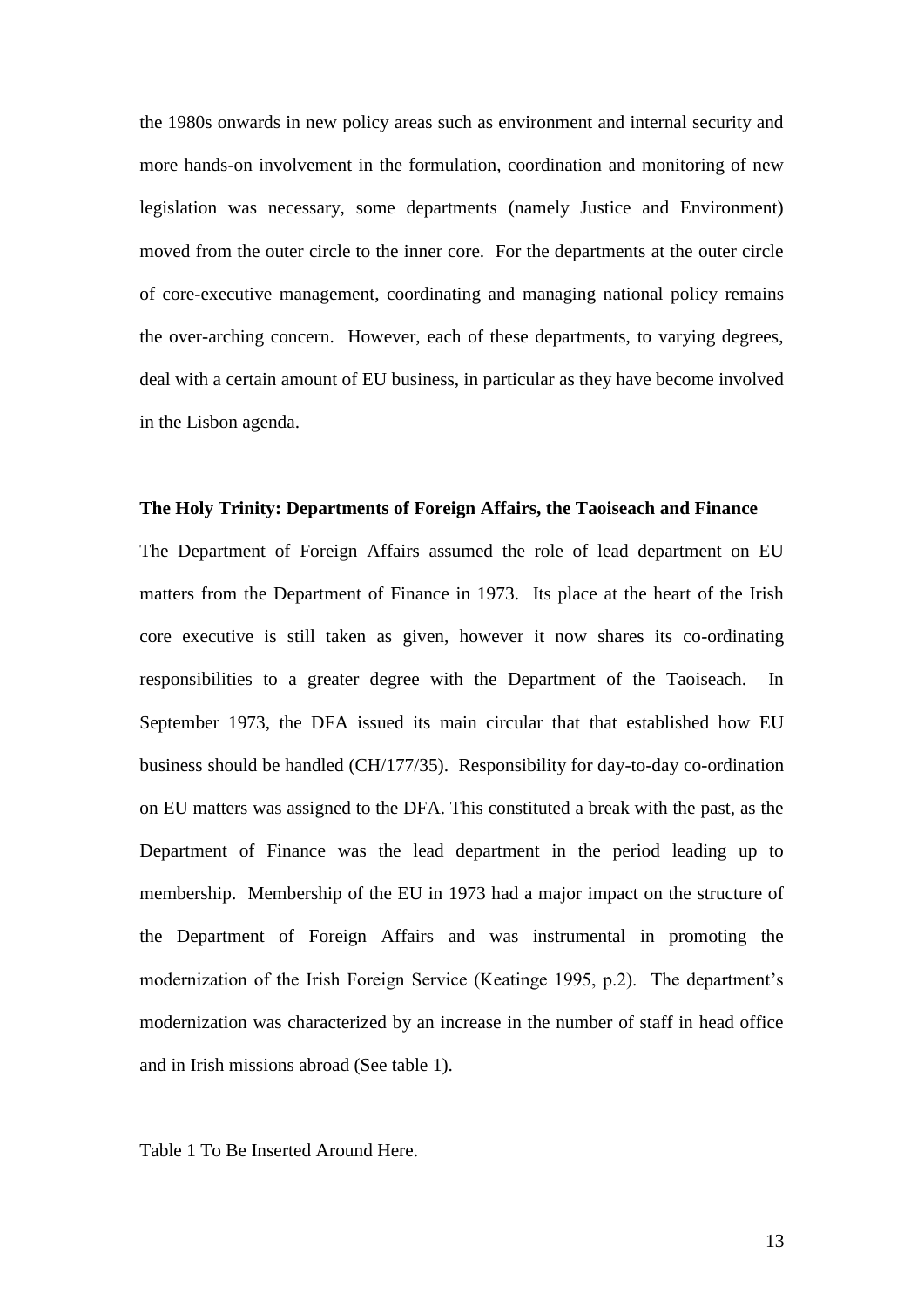Increased resources were accompanied by internal organisational changes with the creation of new divisions, the reorganisation of existing ones and increased functional specialization at head office. Those changes were a response to membership, the demands of managing a presidency and the widening scope and reach of Irish foreign policy. In the late 1980s, Foreign Affairs, like all government departments, suffered a reduction in staff during the public sector recruitment embargo. However, concern about the capacity of headquarters to direct the growing diplomatic network and to respond to the demands of strategic policy-making led to a major internal review of its resources and organizational structure in 1999-2000. The *chef de file* or lead unit arrangement was put in place in February 2002 where each unit within the Department has overall responsibility for particular regions or countries of the world.

Within the Irish system, the DFA is the department with an overview of developments in the EU from an institutional and political perspective. In addition, its embassies in the member states can provide information and briefing on the policy positions of the member states. The Irish Representation in Brussels is a pivotal source of intelligence on developments in the EU and has a key function in identifying how and what national preferences can be promoted within the EU and in identifying the trade-offs that might be necessary as negotiations develop. The EU Division coordinates Ireland's approach within the EU. The Political Division is responsible for international political issues and manages Ireland's participation in the EU's common foreign security policy and defence issues. The EU Division and the Irish Representation in Brussels form two central nodes in the management of EU business, particularly in relation to pillar I as they interact with a) EU institutions, particularly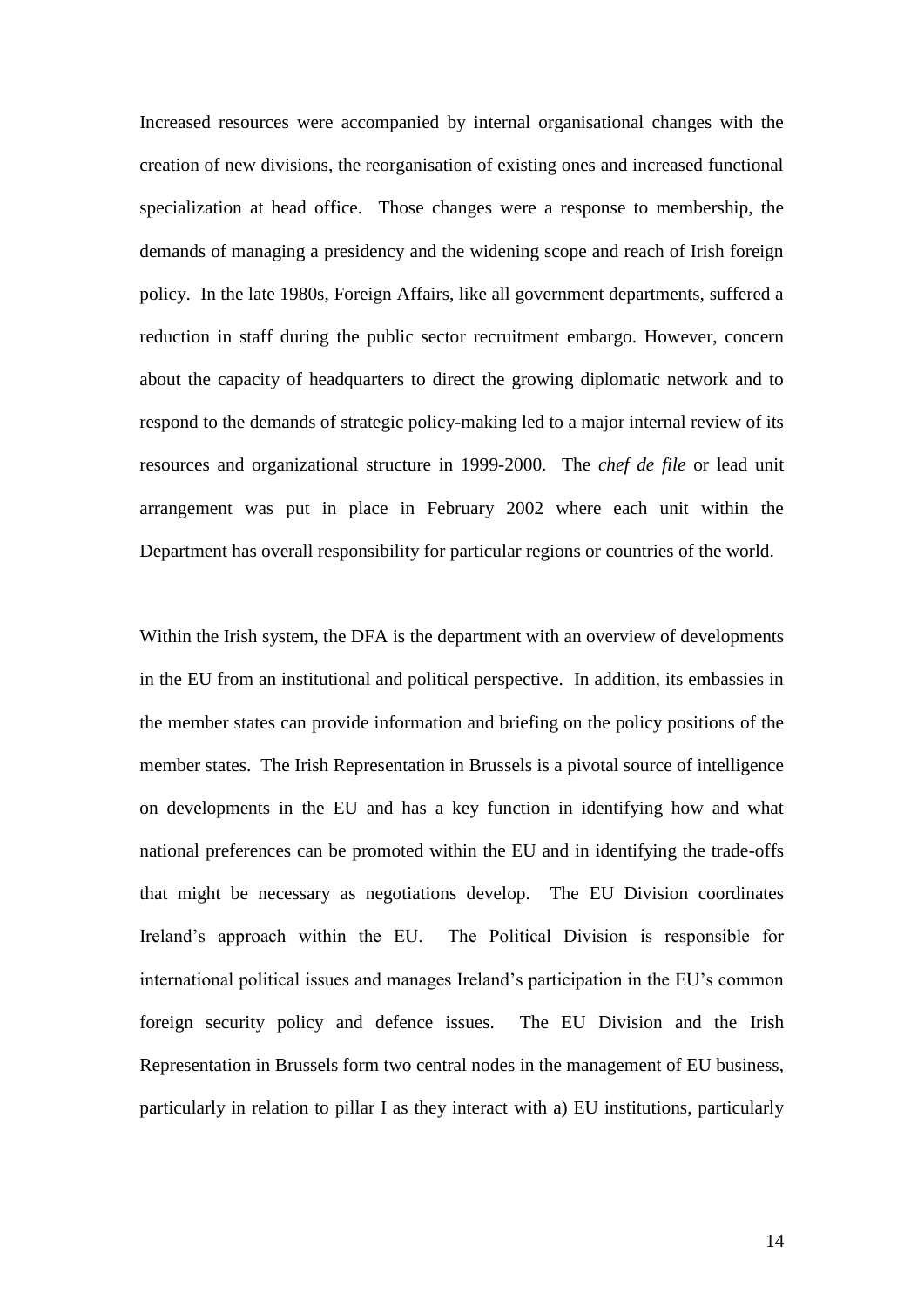the Council but also the Commission and the Parliament, b) government departments both individually and collectively.

The Taoiseach's Department, while small in size compared to other government departments, is central to the conduct of EU business as it serves as the secretariat to the Prime Minister or Taoiseach. Its role in the conduct of EU business has been considerably enhanced in recent years to the extent that it is now considered as one of the two 'EU coordinating departments' (Interview Official 62, 26.03.02). While primary responsibility for the development of Ireland's European policy on specific issues rests with individual Departments, the core role of the Department of the Taoiseach is to provide a strategic direction and focus for this European policy in overall terms. The aim of those in the Department is to work in tandem with the relevant line departments rather than duplicate the work that is already being done. The relatively small size of the Department of the Taoiseach necessitates this approach. The department can be brought into any set of negotiations if they become problematic or in the event of deep-rooted interdepartmental conflict. The tendency is 'to delegate and to co-ordinate as required and not to micro-manage' (Interview Official 49, 12.02.02).

The Department of Finance's role in EU business increased significantly from the mid-1980s with the single market programme, EU structural and cohesion funds, taxation and Economic and Monetary Union (EMU) to the extent that the Department of Finance could now be said to have an interest in everything European for its role as the controller of the public finances gives it a central role in EU affairs. It is standard practice that EU proposals with financial implications for the Exchequer must be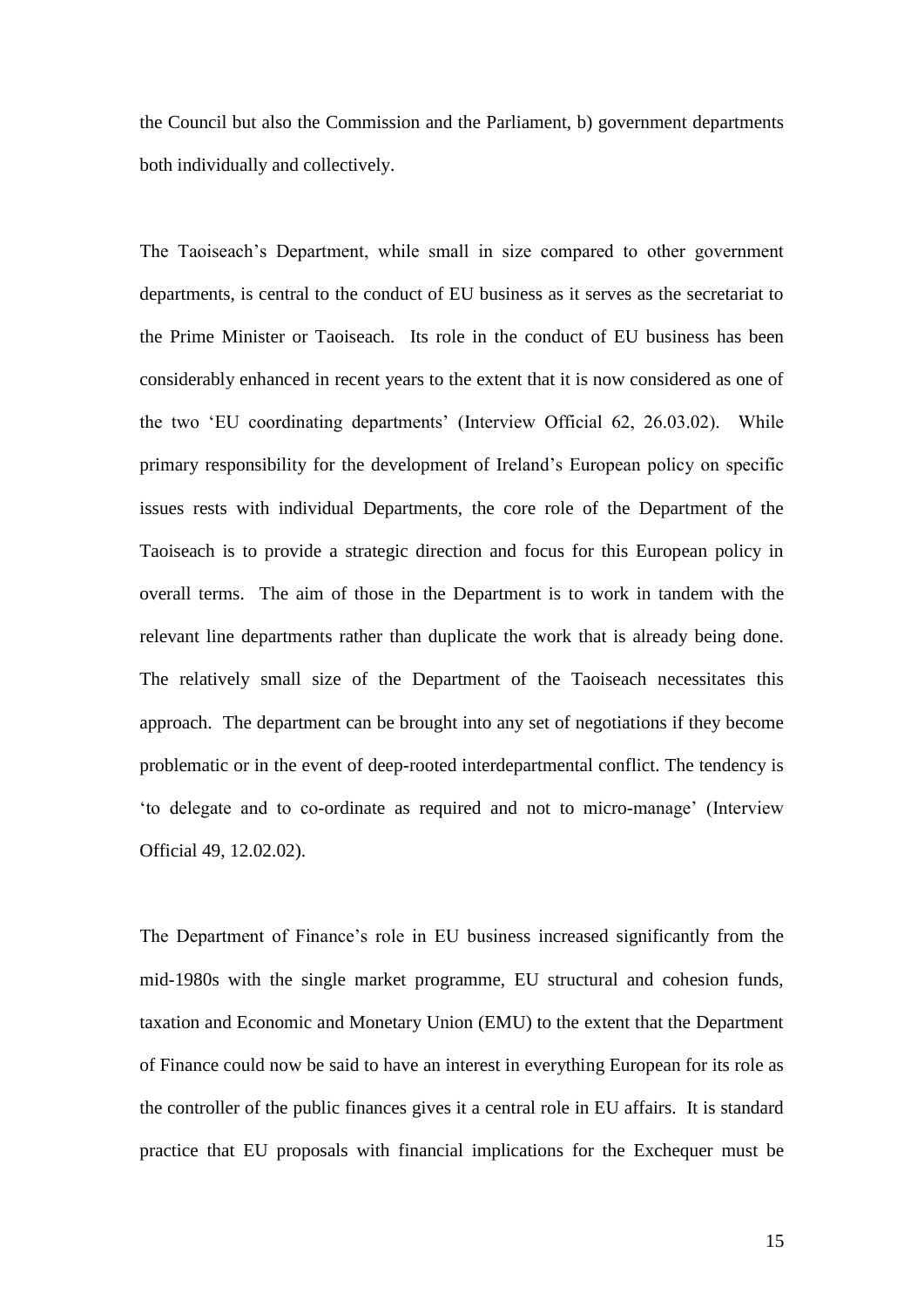cleared with the Department of Finance before being approved. The Department plays a major role in negotiations on taxation, where the Department of Foreign Affairs' involvement is minimal. The two Divisions centrally involved in EU business are the Banking, Finance and International Services Division (BFID) and the Budget and Economic Division (BED). These sections have autonomy and responsibility for policy in respect of issues under their aegis and pull together when going to ECOFIN.

In summary, the roles of the three departments in the core of the system are complementary rather than competitive. The Department of the Taoiseach brings the authority of the prime minister to bear on cross-cutting issues and meetings called by this department will always be taken seriously. Foreign Affairs brings its knowledge of the EU, its negotiating expertise and its knowledge of the attitudes of other member states to the table. These two departments are major players in all of the macronegotiations and have very close relations on the management of EU business. The Department of Finance is less involved in macro-issues to do with the development of the EU but is central to all aspects of economic governance.

## **The inner core and outer circle**

Although EU business now permeates the work of all sectoral departments in some form, four in particular have key EU responsibilities and form part of the inner core of the core executive in managing EU business from home: Enterprise, Trade and Employment (ET&E), Agriculture, Food and Rural Development, Justice, Equality and Law Reform, and Environment and Local Government. Together, these departments account for a sizeable proportion of Ireland's EU business. Given the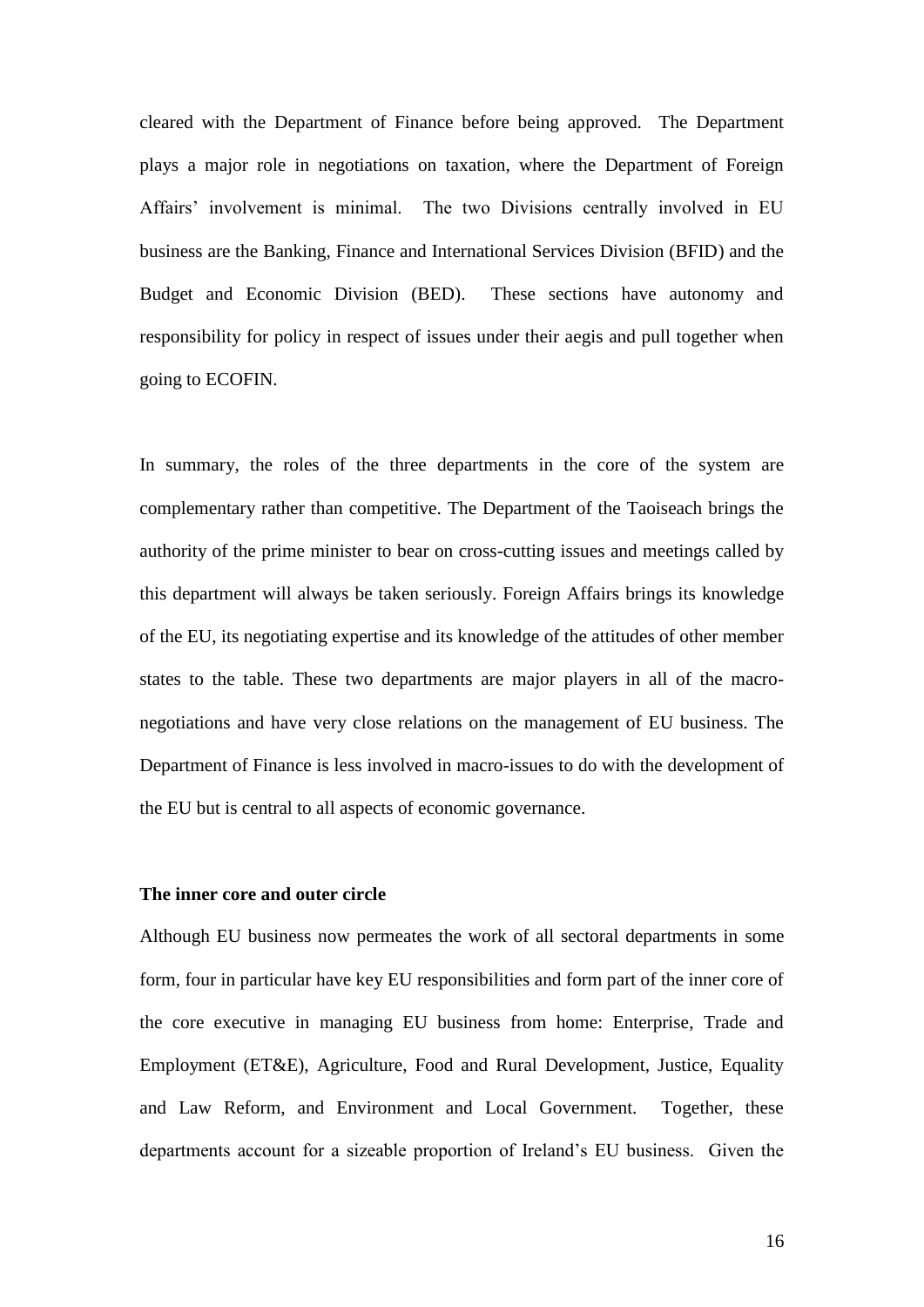size of these departments and the salience of their responsibilities, they have a high degree of departmental autonomy in the exercise of their policy responsibilities. They also tend to be involved in macro-negotiations on cross-cutting issues and have wellestablished units or divisions devoted to EU and international affairs. ET&E and Agriculture have been key players from accession, whereas Justice and Environment have become increasingly involved in EU business from the 1990s onwards. The EU task facing each of these departments differs greatly one from the other. Agriculture is a clearly defined sector with a well-organized and politically significant client group. ET&E is multi-sectoral with responsibility for a wide range of policy areas such as regulation, trade, social and employment policy, consumer policy, research and certain EU funds. Justice is managing a relatively new but rapidly changing policy domain, which is characterized by complex decision rules, and the UK and Irish opt out from Schengen and aspects of JHA. Environment policy in Ireland is increasingly formulated within the European frame and environmental issues are touching other policy areas of government and other departments business, such as sustainable development, which is relevant not only for Environment but also Agriculture and Communications, the Marine and Natural Resources. Ireland's implementation record with regard to EU environmental legislation is closely monitored by a myriad of environmental lobby groups and NGOs at national and European level.

The Office of the Attorney General is included in the inner core of governmental departments who manage the interface with Brussels for one primary reason - the Office of the Attorney General offers legal advices and legislative drafting required as a result of the State's membership of the EU. Any departmental queries on EU

17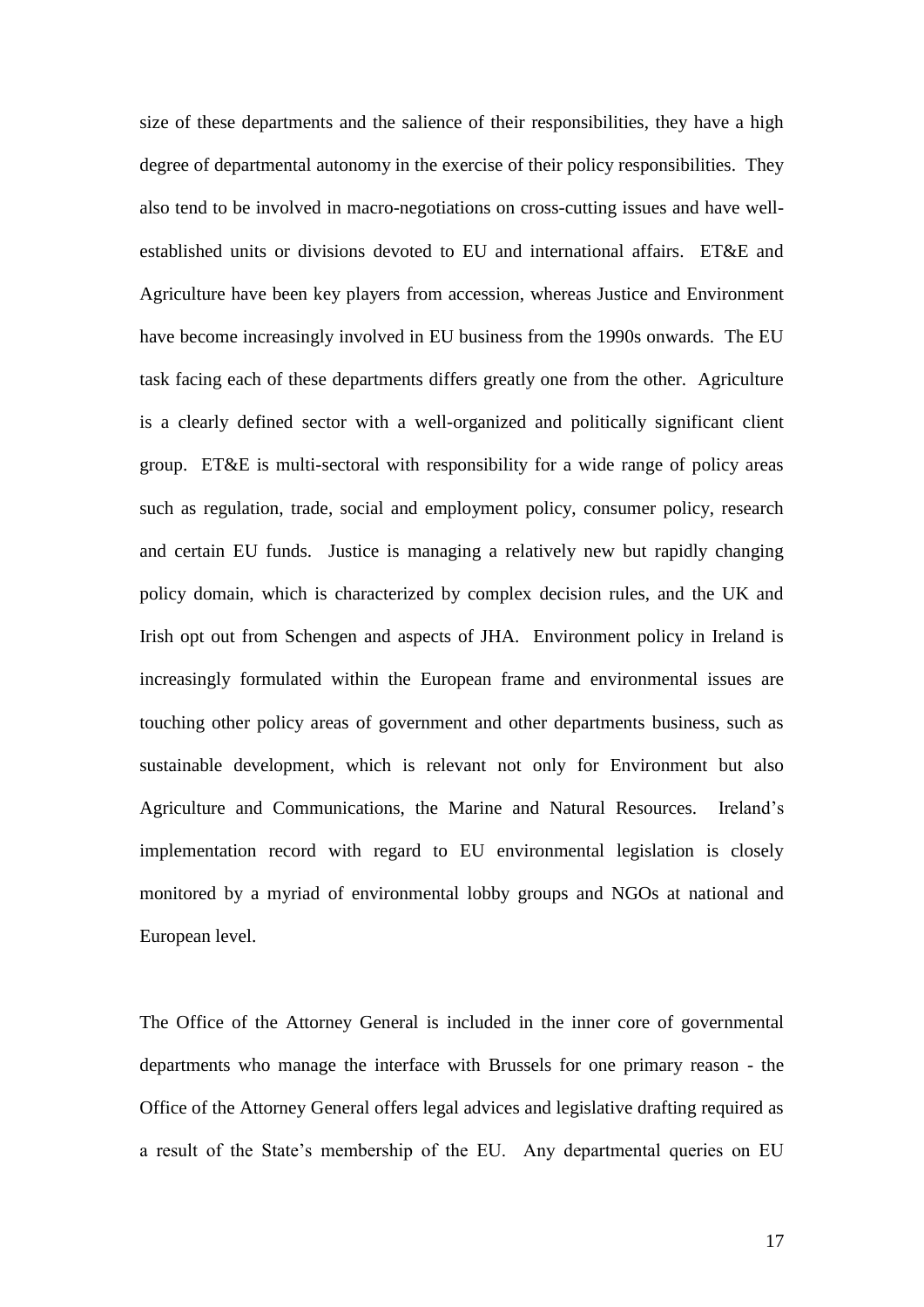legislation come to this office and this Office drafts every statutory instrument or statute produced in order to transpose EU legislation into domestic law.

Departments in the inner core and outer circle differ in two ways with regard to structures (see figure 1). First, the primary responsibilities of the Departments of the outer circle of the Irish executive continue to lie in the national arena. Even so, such is the reach of the EU, particularly with the development of the open method of coordination as a mode of governance, each of the departments in the outer circle finds itself increasingly obliged to manage EU business to varying degrees. Each of the departments in the outer circle has placed staff in the permanent representation in Brussels. It must also be borne in mind that the EU's competences in policy areas within the remit of these departments is also relatively weak in comparison with policy areas covered by departments in the inner core. Second, departments in the outer circle may or may not have specific divisions or units dedicated to dealing with EU business.

## **Horizontal Structures**

In all of the member states, committees at different levels in the hierarchy play a central role in the inter-ministerial or horizontal co-ordination of EU affairs. They are the main institutional devices for formal horizontal co-ordination. Until 2001, a key characteristic of the Irish committee system was its institutional fluidity and malleability. (See Table 2 for a chronology of the differing committee devices that have been established in Ireland). The Cabinet is the centre of political decision making in the Irish system. It processes EU issues according to the same standard operating procedures and rules that govern the processing of domestic issues.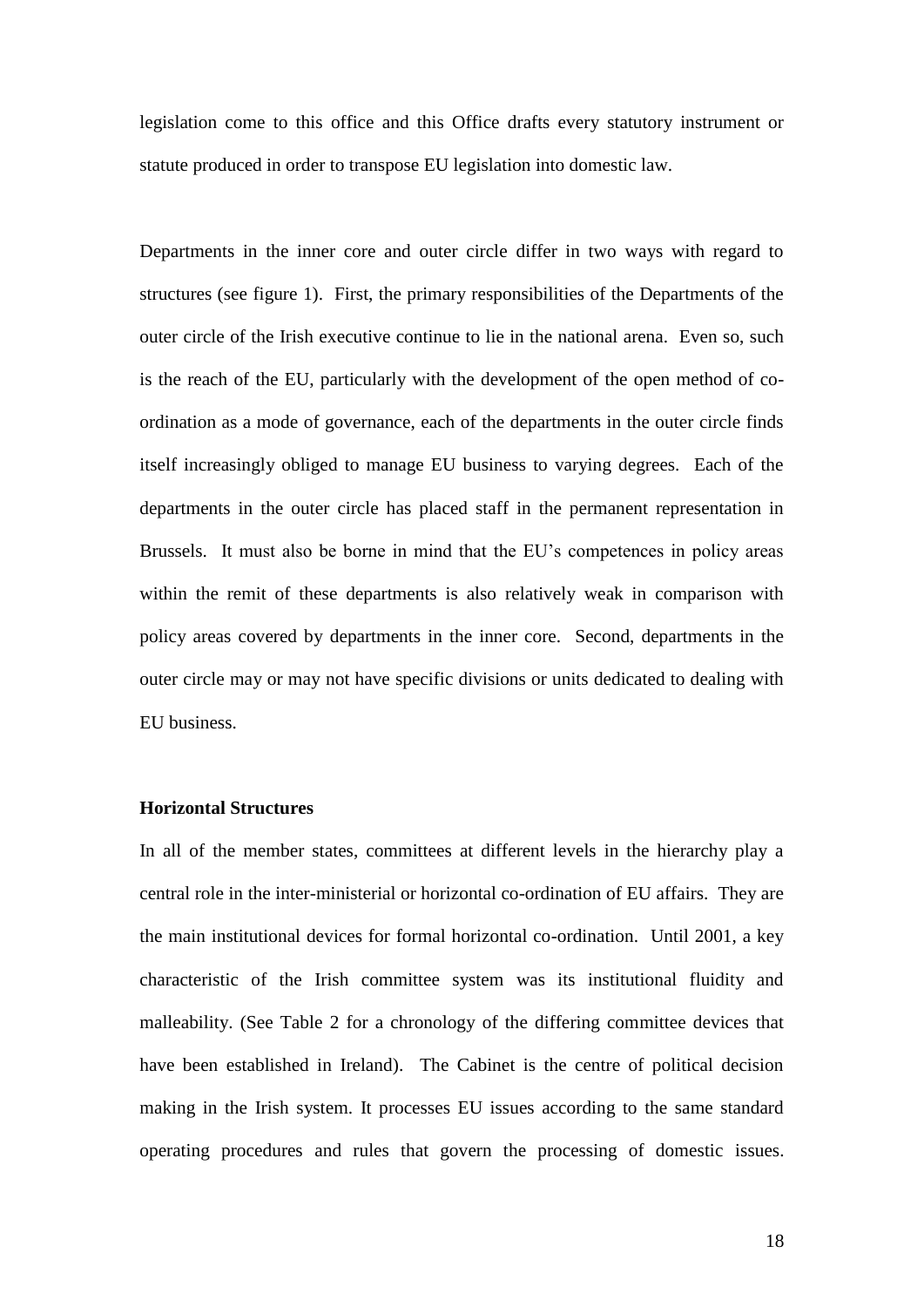Although under-institutionalised by continental standards, the sub-structure of the Irish Cabinet has been strengthened by the establishment of a series of Cabinet subcommittees, including an EU Committee. It is attended by the key ministers with an EU brief, ministerial advisors, and senior civil servants. In preparation for the 2004 Presidency, this Committee met once every two weeks and was chaired by the Taoiseach.

Table 2 To Be Inserted Around Here.

Following the first Nice referendum defeat, the Irish committee system became embedded in the Irish system with formalisation of the interdepartmental coordinating (chaired by the Minister of State for European Affairs). Senior Officials attend the Committee from each Department, as can the Permanent Representative. The Committee is used as an early warning system for potentially problematic issues arising out of EU business, as well as a forum to facilitate strategic thinking across government departments. As in the Cabinet Sub-Committee, the practice of holding presentations on relevant issues also takes place within the Committee. Senior officials from government departments attend a number of other, generally ad hoc, inter-departmental committees designed to deal with specific cross-cutting issues that arise.

Figure 2 To Be Inserted Around Here.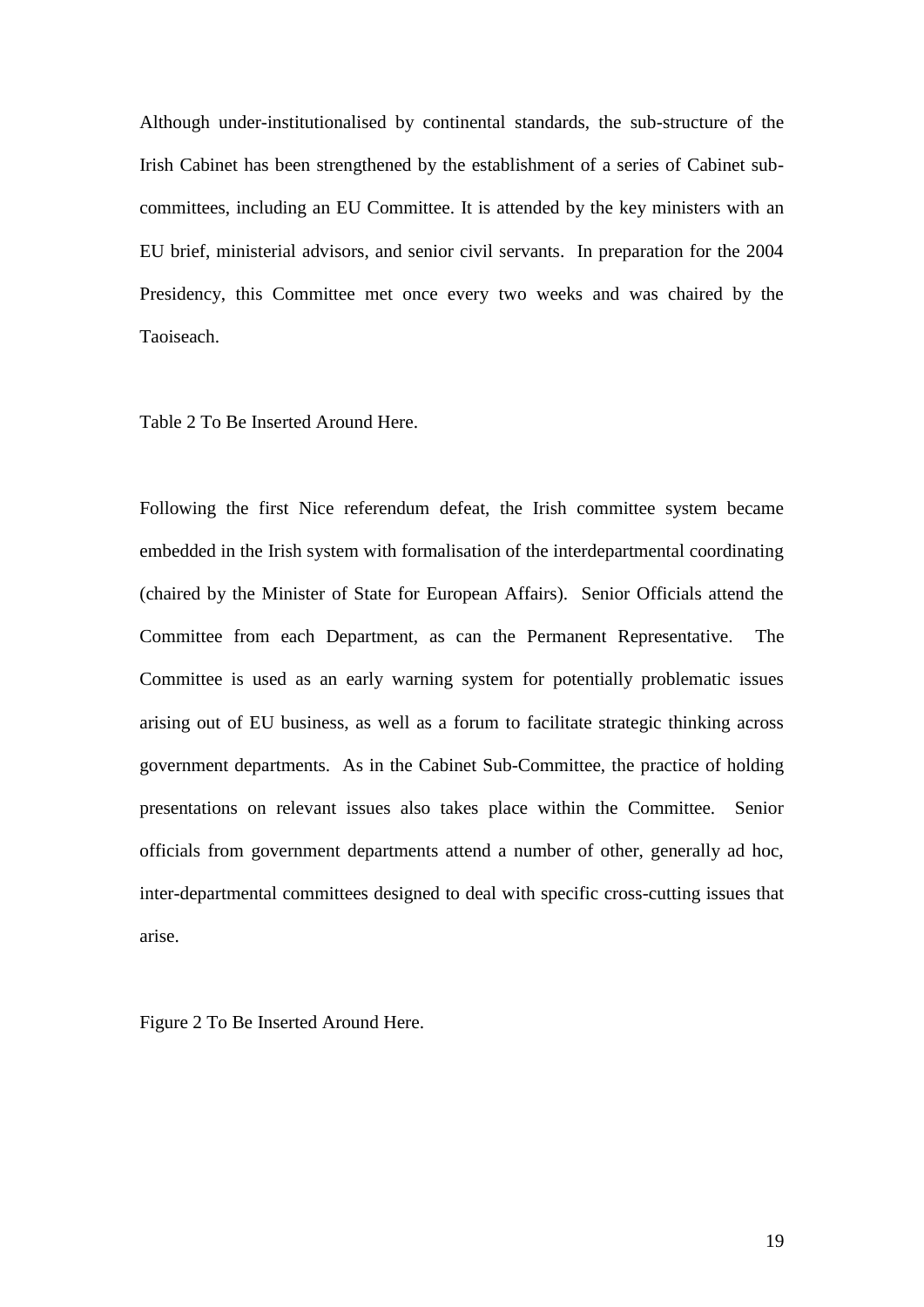#### **The Permanent Representation**

The Permanent Representation is an integral part of Ireland's management of EU business. It is a microcosm of Ireland's core executive in Brussels and staff maintain very close links with their home departments in Dublin. Traditionally, staff numbers had always been small (in 1990s Ireland had the second smallest Permanent Representation in the EU). However, a significant increase in staffing occurred in the 1990s when a number of domestic ministries felt the need for a presence in Brussels. By the 2004 presidency staff numbered more than 140 (including military staff). The incremental process of Europeanization is evident in the number of ministries that have a presence in the representation. In 1973, six ministries had staff in Brussels. A further three ministries joined them in the late 1970s and 1980s. In the 1990s and onwards the Ministries of the Marine (1991), Justice (1995), Health (1996), Attorney General's Office (1999), Defence (2000), Education (2001), Arts Culture and the Gaeltacht (2002) were added to the list. All domestic departments with the exception of the Taoiseach's department are now represented in Brussels. Officials at the representation regard servicing the Council as their core business and the cycle of Council, COREPER and working party business sets the tempo of work in the Representation (Laffan 2001a, p.289). According to one former ambassador, 'the major job of the Permanent Representative is to ask 'is this something we can win' and 'what will I advise the Minister?' (Interview Official 55, 07.03.02). During negotiations, especially those of a sensitive nature, there is continuous and high-level contact between Dublin departments, the DFA and Brussels on the stance Ireland should take.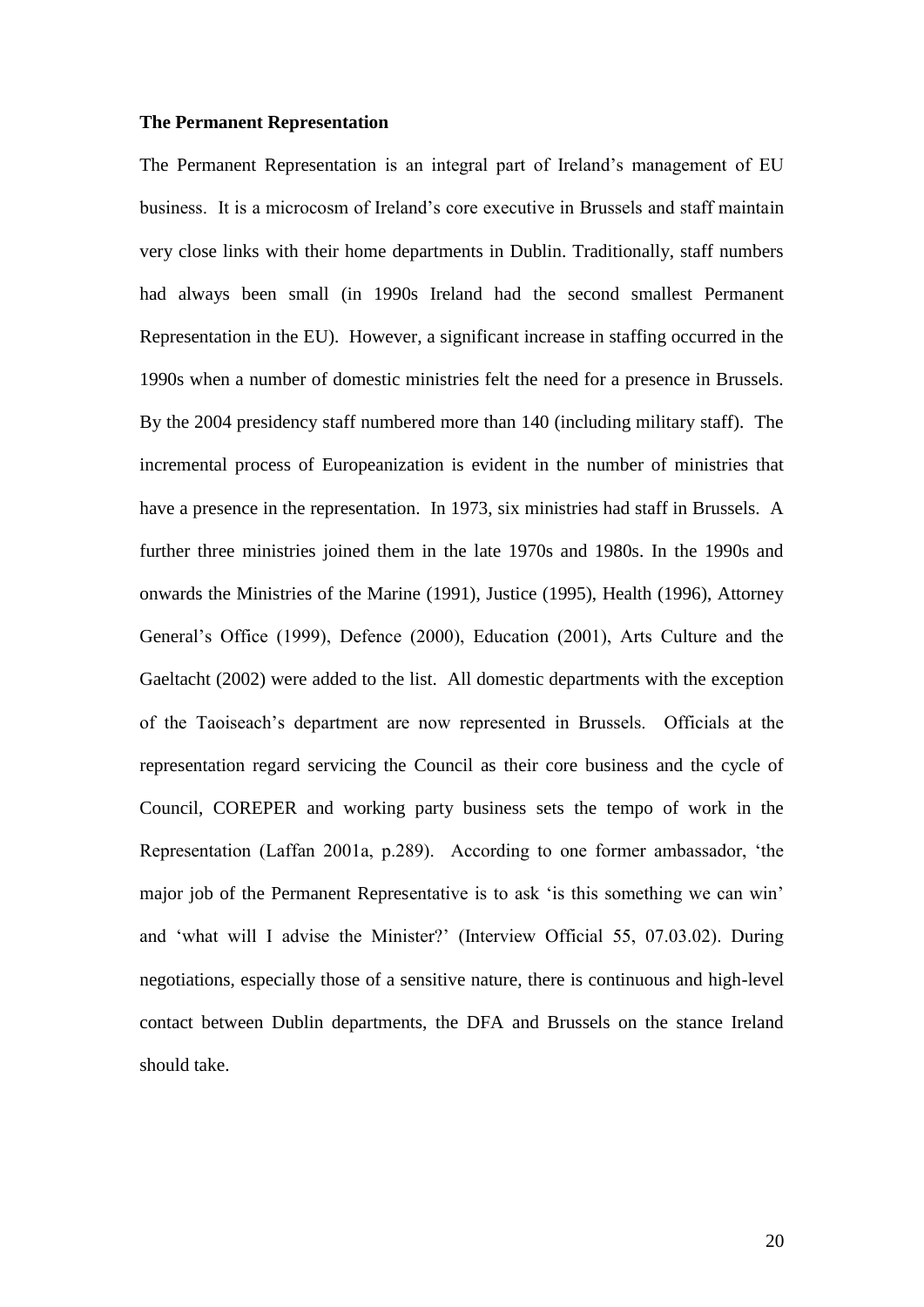#### **IV. PROCESSES**

In examining processes, we focus on how the structures are animated in reality, that is, how the system lives and the codes, rules and guidelines through which it undertakes business. Ireland's management of EU business is not highly formalised. There is no Bible of European Affairs either for the system as a whole or within individual departments. Unlike the UK system there is no tradition of putting on paper Guidance Notes on substantive policy issues or horizontal procedural issues (Bulmer and Burch 2000). The DFA did not adopt the role of producing codes, rules and guidelines for the system as a whole. Such an approach would have gone against the deep-rooted convention of the dominance of the lead department in the Irish system. Contact between officials was not formalised or paper driven, with many discussions taking place over the phone (Laffan 2001a, p.292). Lead departments would inform other departments of relevant negotiations on a need-to-know basis. There was no formal procedure put in place for the production and dissemination of briefing documents. Nor was Ireland's performance in implementing EU legislation tracked. However, the need for improved parliamentary scrutiny following the Nice 'No' did lead to the introduction of new rules and guidelines. These are discussed in the section on parliamentary scrutiny.

As mentioned above, the preparation of briefing material is not systematised in the Irish system at all levels in the hierarchy. There is little practice of sending written instructions to the COREPER representatives from Dublin or of holding pre-COREPER meetings in the national capital. Rather, within the Representation, the Permanent Representative and the Deputy establish their own *modus vivendi* with the attachés concerned. Within each department and across the system there are well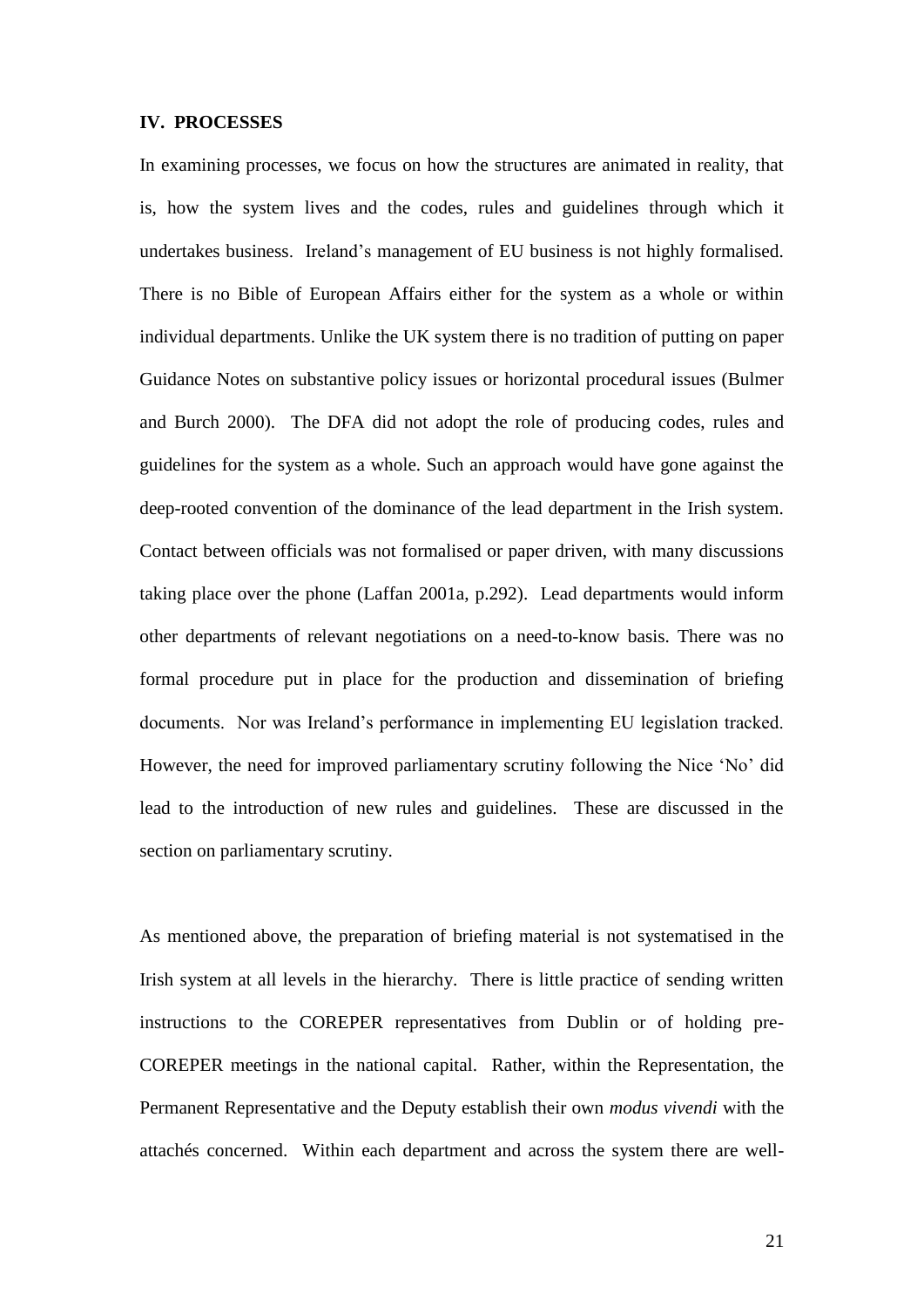established standard operating procedures on how briefing material is prepared for Council meetings. The central features of this are the centrality of departmental and divisional responsibility. The 'lead' department must prepare the brief for its Minister for each Council meeting in their sector and within each department the 'lead' section on a particular agenda item takes responsibility for preparing briefing material for that issue. The EU agenda and timetable dictates the intensity of response needed from the Irish system while an issue remains within the Council/European Parliament system. The focus at this stage is on the projection of Irish preferences into the Brussels arena.

Although there are no formal guidelines about report writing, the practice of reporting on negotiations does exist within government departments. The DFA, Agriculture and Justice appear to have the most comprehensive and systematic approach to report writing and to the circulation of such reports within the department. In other departments, individual officers appear to have more autonomy on report writing and the circulation of such reports can be more hit and miss.

Once a law is passed or a programme agreed at the negotiating stage, the focus changes to the reception of the output of EU decision making into the national system. The Core Executive must also ensure the transposition of EC law in the Irish system. Individual Government departments are responsible for implementation. When Ireland fails to implement or incorrectly transposes EC law, the DFA receives notice of infringements reasoned opinions and notice of ECJ proceedings via the Representation in Brussels. It then sends the relevant documentation to the Attorney General's Office, the department concerned and the Chief State Solicitors Office.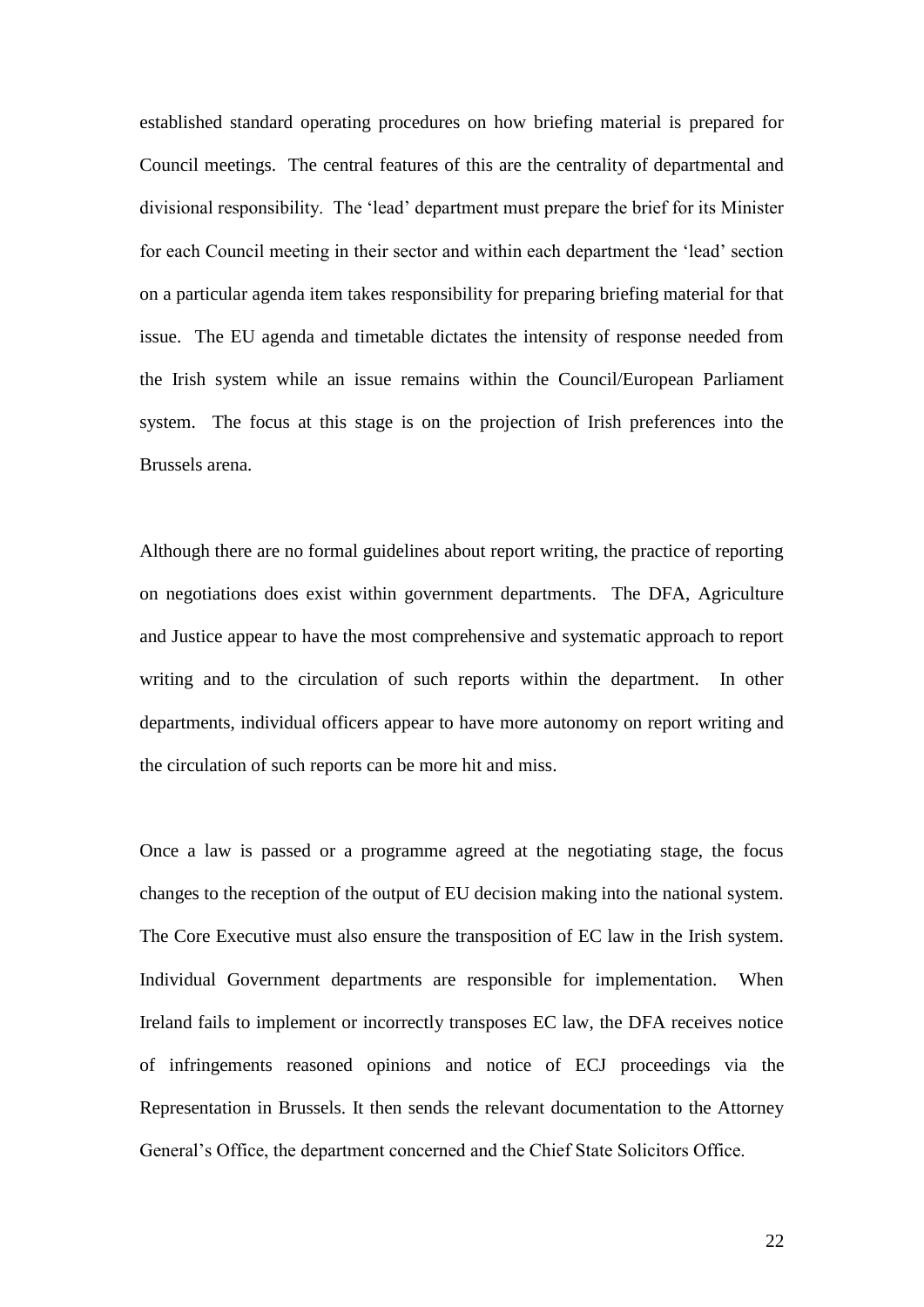#### **Information Pathways**

Ireland's administrative culture is characterised by considerable autonomy for individual ministries which could well militate against the sharing of information. However, the demands of the Brussels system require a degree of information sharing. In the Irish system there are formal pathways for the dissemination of information. The EU co-ordination section in Foreign Affairs is at the centre of the formal information pathway for pillar one issues. Commission proposals and related papers are received by the Documentation Centre and are then distributed to the relevant sections within Foreign Affairs, other government Departments, and the Oireachtas (Houses of Parliament). All formal communications from the Commission to Ireland come to this section via the representation in Brussels. The DFA clearly adopts a policy of the maximum sharing and distribution of information. According to a departmental official, 'the over-riding approach is to get the material out' (Interview Official 51, 12.02.02). The approach of domestic ministries to the sharing and distribution of information depends on the departmental culture, the sensitivity of the issue and the degree to which a particular department wants to insulate particular issues from system wide discussion. In the home departments, the most widespread practice is to have one unit responsible for the circulation of information but in some cases there are multiple information points, particularly if a department is responsible for more than one Council formation. In areas with a tradition of secrecy such as JHA or financial affairs, the circulation of information can be more limited. Following the attack on the Twin Towers in New York on September 11, the Department of Justice handled negotiations on the European Arrest Warrant, informing only Foreign Affairs, the Taoiseach's Office and the Office of the Attorney General of the tenor of the negotiations. Justice was responsible for the Irish position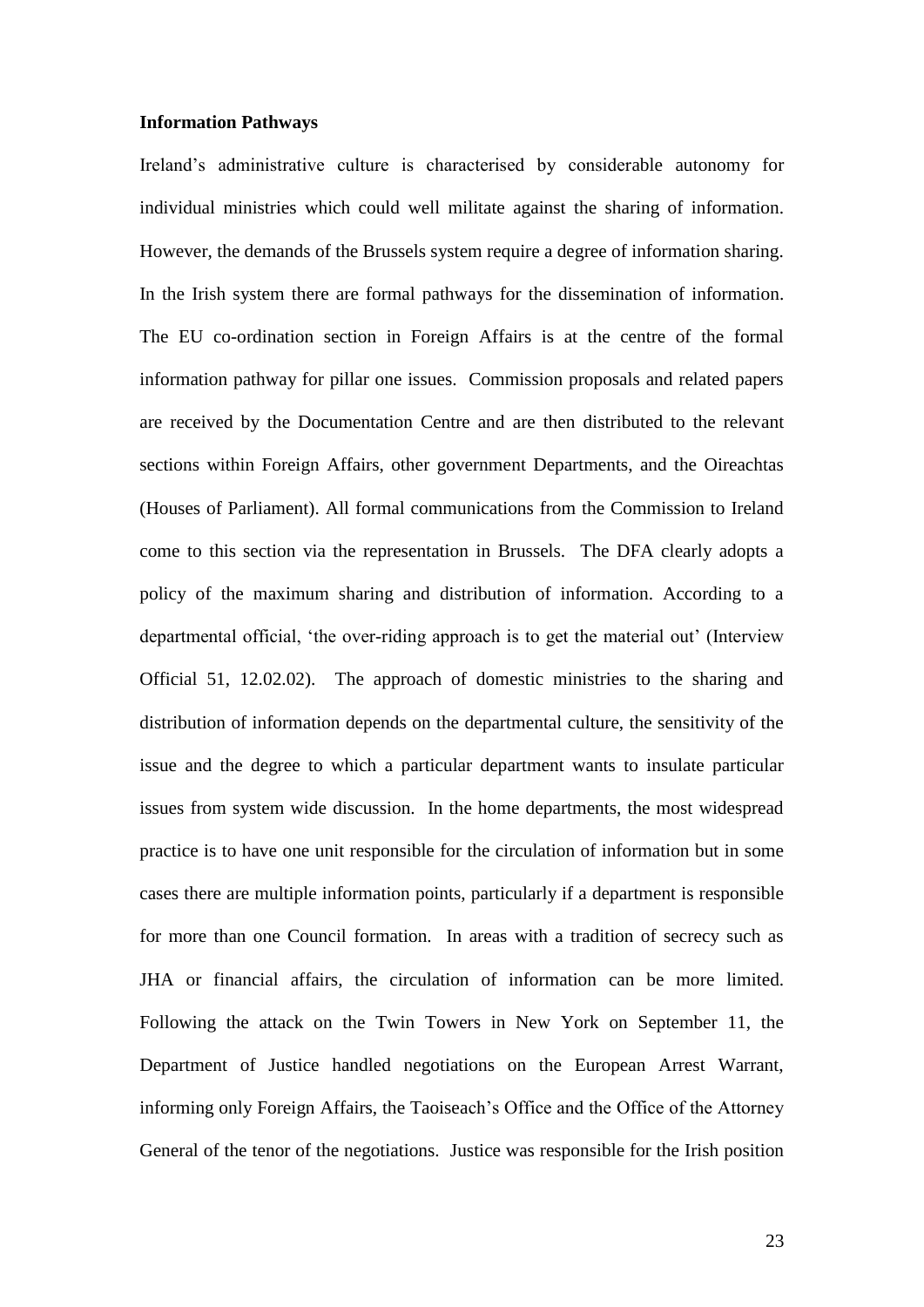in the negotiations and the interdepartmental forum was established to share information on the progression of the negotiations with the other departments affected (Foreign Affairs, Office of the Attorney General and Taoiseach). The Department of Finance can be similarly reticent. Finance handles all ussies relating to Ireland's participation in EMU and is careful to inform other departments of developments purely on a need-to-know basis: 'Finance know what they are doing but don't share information' (Interview Official 56, 12.03.02). Thus although there is considerable sharing of information, there are also pockets of the system where information is harvested and not shared.

## **Coordination**

The co-ordination ambition depends on the nature of the issue on the Brussels agenda, the phase of the policy process and the national style in managing EU business. A fourfold distinction between routine sectoral policy-making, major policy shaping decisions within sectors, cross-sectoral issues and the big bargains is apposite. Departments can handle the routine business of dealing with Brussels within clearly defined sectoral areas without engaging in too much inter-departmental consultation and co-ordination. In addition, the Irish system gives individual departments considerable autonomy within their own sectors even on the major shaping issues provided the wider system is kept informed. On the key national priorities, the Irish system engages in 'selective centralization' (Kassim 2003). The system will channel political and administrative resources on the big issues. This has occurred on a number of occasions when big issues demanded an inter-departmental coordinated response, for example, the 1983 negotiations on the reform of the Common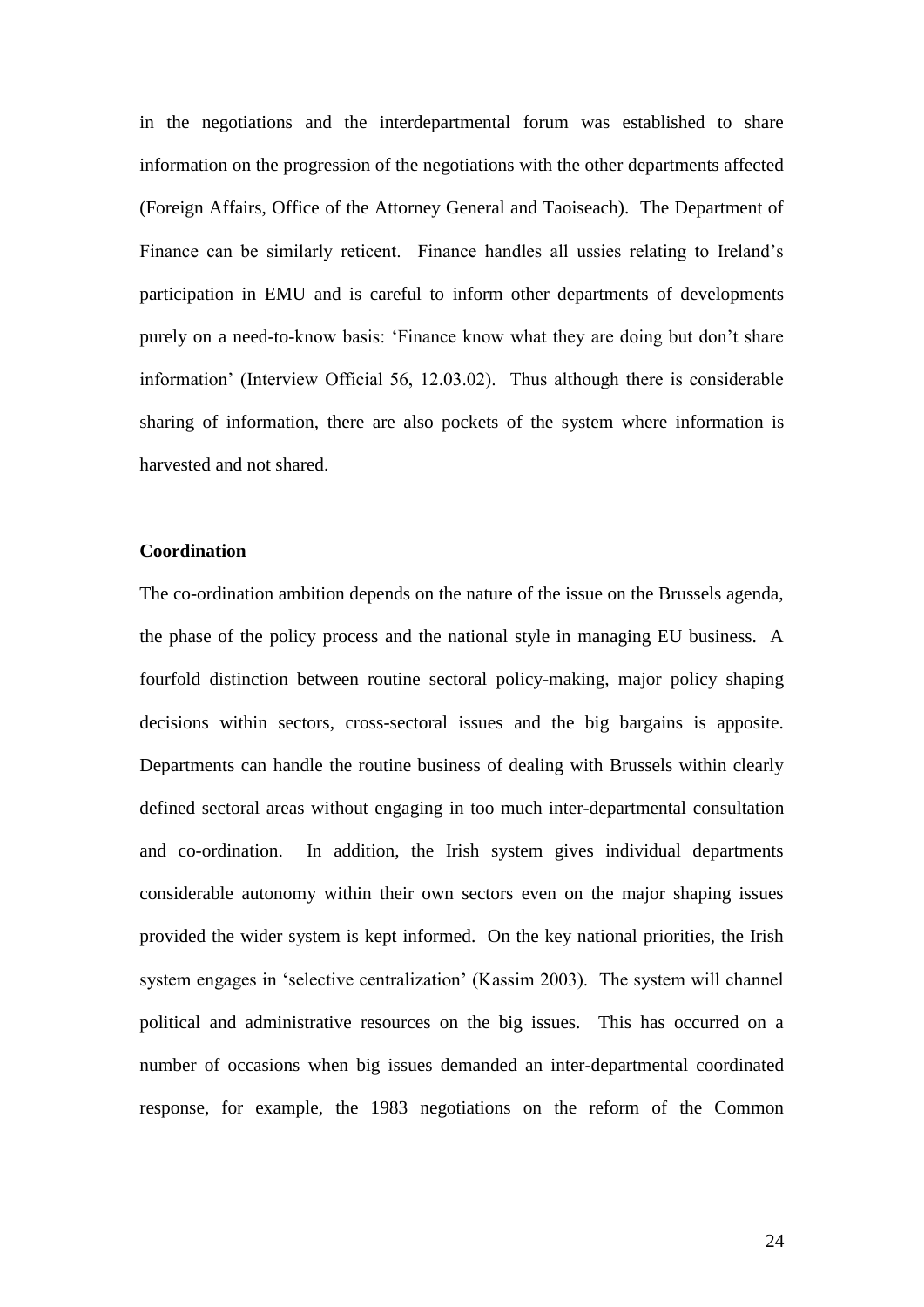Agricultural Policy, $7$  the 1996 and 2004 EU Presidencies and the 1999 multi-annual budgetary negotiations (Agenda 2000).

## **V. THE AGENTS**

Participation in the activities of the European Union poses challenges to those who work in national civil services. In order to live with the Brussels system, states need a *cadre* of EU specialists who can combine technical/sectoral expertise with European expertise. Ireland's EU *cadre* can be found in Foreign Affairs, Enterprise, Trade and Employment, Agriculture, Finance and Justice. In all of the other departments, there are significant EU related posts but these are few in number. Irish civil servants are expected to handle any post that they are placed in and to move to radically different work in the course of their careers. It is thus exceptional in the Irish system that an official would work only on EU matters for their entire careers. That said, there are a small number of officials whose careers are largely EU related in the diplomatic service and in the key EU ministries. These are officials who might have served on high level EU committees for long periods and because of their EU knowledge become a key resource in the system. Although they constitute an essential resource in the Irish system, the EU *cadre* may not be adequately recognised. One senior official concluded that:

Within the system, there is hardly any incentive to be a 'Brussels insider', in terms of finance or family commitments. There is no one central system to bring this about. People don't want to be pigeonholed in that way. ...the weighting given in civil service [recruitment and promotion] panels to such skills might not be great' (Interview Official 53, 12.02.02).

25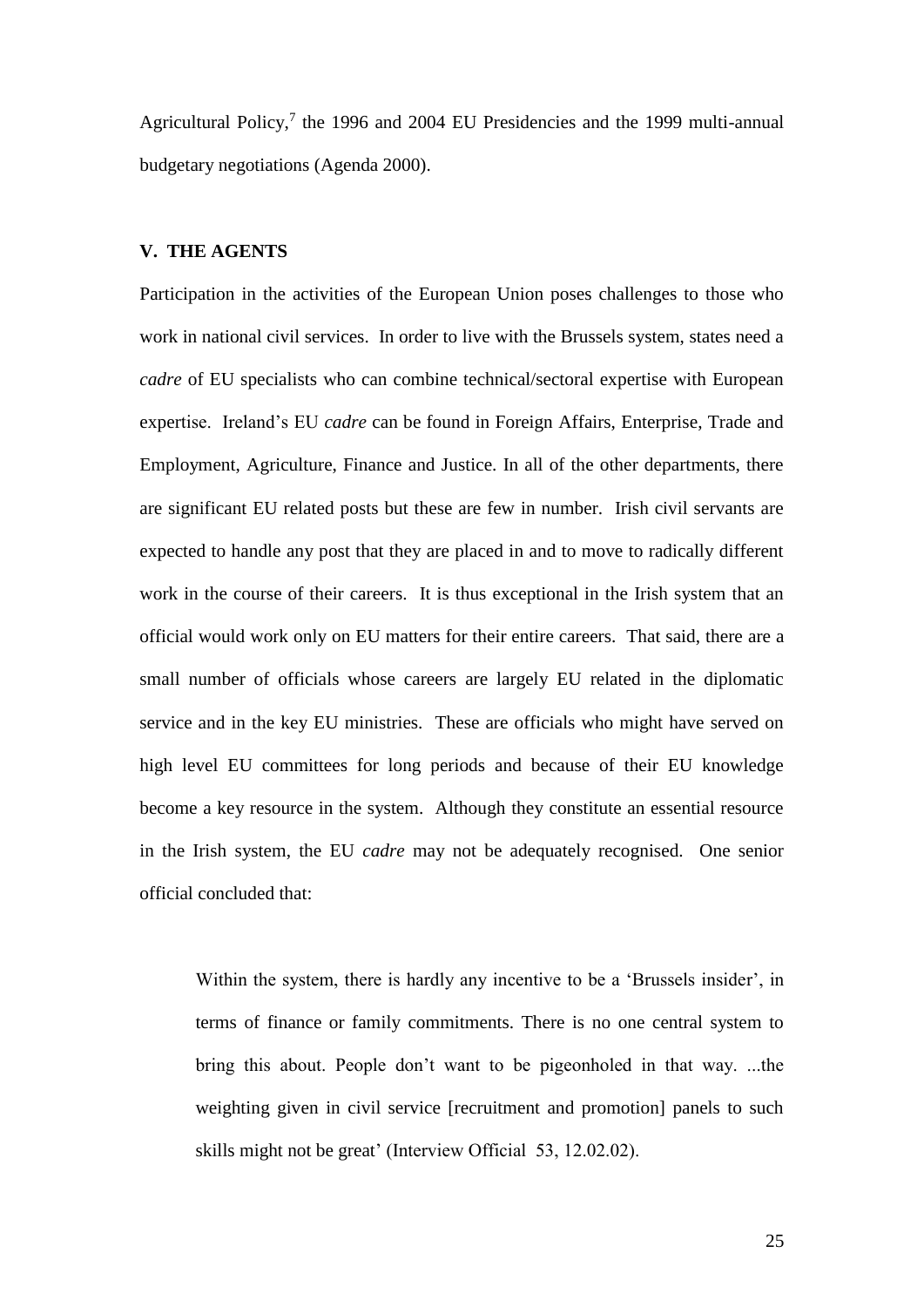There is no specially trained EU *cadre* in the system or no EU related fast track. Training is ad hoc throughout the system. Language training within the Irish system is also weak. Consequently EU expertise is built up on the job.

The manner in which Irish officials do their homework for negotiations in Brussels and conduct negotiations is influenced by a number of factors. Size matters. The relatively small size of central government, coupled with the small size of the country, and the fact that Irish delegations tend to be smaller than those of other member states all influence perceptions of how the Brussels game should be played. Irish officials have an acute sense of the constraints of size and work on the basis that as a small state; Ireland has a limited negotiating margin and should use that margin wisely. Irish officials try to avoid isolation in negotiations and, as one official argued, 'Ireland has fewer guns, and not many bullets so it must pick its fights carefully' (Laffan, 2001). The problem solving approach to negotiations means that Irish officials tend to intervene on specific issues and would have little to say on the broad thrust of policy. Considerable attention is paid to tactics, that is, discerning the negotiating positions of other member states and the working out of trade offs between negotiating camps.<sup>8</sup> In addition, personalism is a dominant cultural value in Ireland arising from late urbanisation and the small size of the country. Civil servants working on EU matters meet frequently in Brussels and Dublin and have an ease of contact. Officials throughout the system can easily identify the necessary contacts in other departments.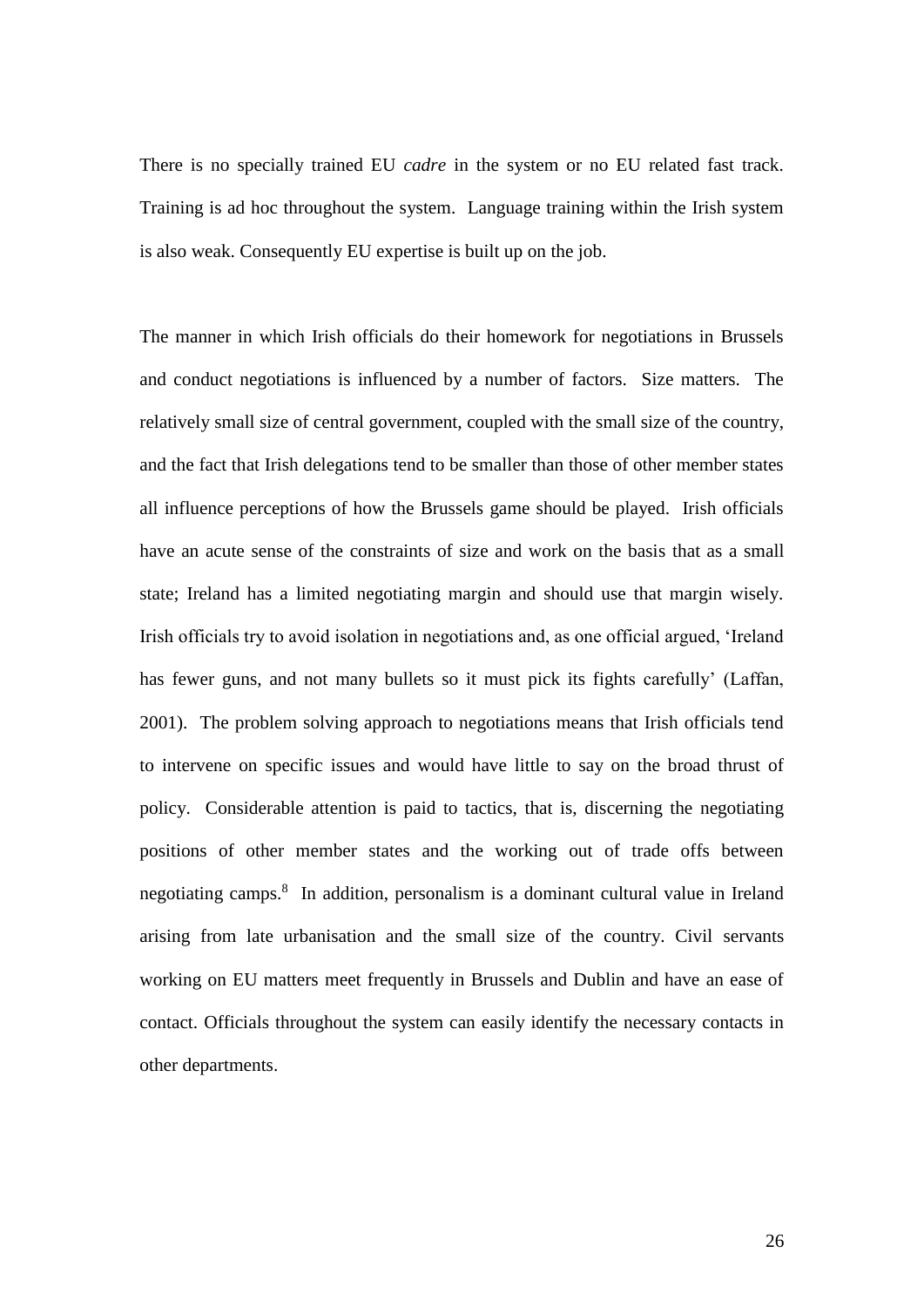There are several well-entrenched norms in the Irish system that influence how EU issues are handled. First, is the norm that Irish delegations should 'sing from the same hymn-sheet' and should not fight interdepartmental battles in Brussels. Delegations would not engage in conflict in front of other delegations. Second, there is a high level of collegiality within the Irish system and a high level of trust between officials from other departments. This is accompanied by an understanding of different departmental perspectives and styles. A high level of trust is particularly prevalent among the EU *cadre*, as officials see themselves fighting for 'Ireland Inc'. Third, is the norm that Ireland should be as *communautaire* as possible within the limits of particular negotiations. As stated above, Irish officials/politicians do not oppose for the sake of opposing.

## **Executive-Parliamentary Relations**

Until the critical juncture of the first Nice Treaty referendum defeat in June 2001, the relationship between the Oireachtas and the core-executive was weak. Relations between the Oireachtas and the EU had been characterized as a combination of neglect and ignorance (O'Halpin 1996, p.124). On accession, a Joint Oireachtas Committee on the Secondary Legislation of the European Communities was established as a 'watchdog committee'. However, its performance was modest, hampered as it was by limited resources and lack of interest by parliamentary deputies and the media in its output. In 1993, it was reconstituted as the Joint Oireachtas Committee on European Affairs and its primary role was to inform deputies and senators of general EU policy developments rather than scrutinize EU legislation as such.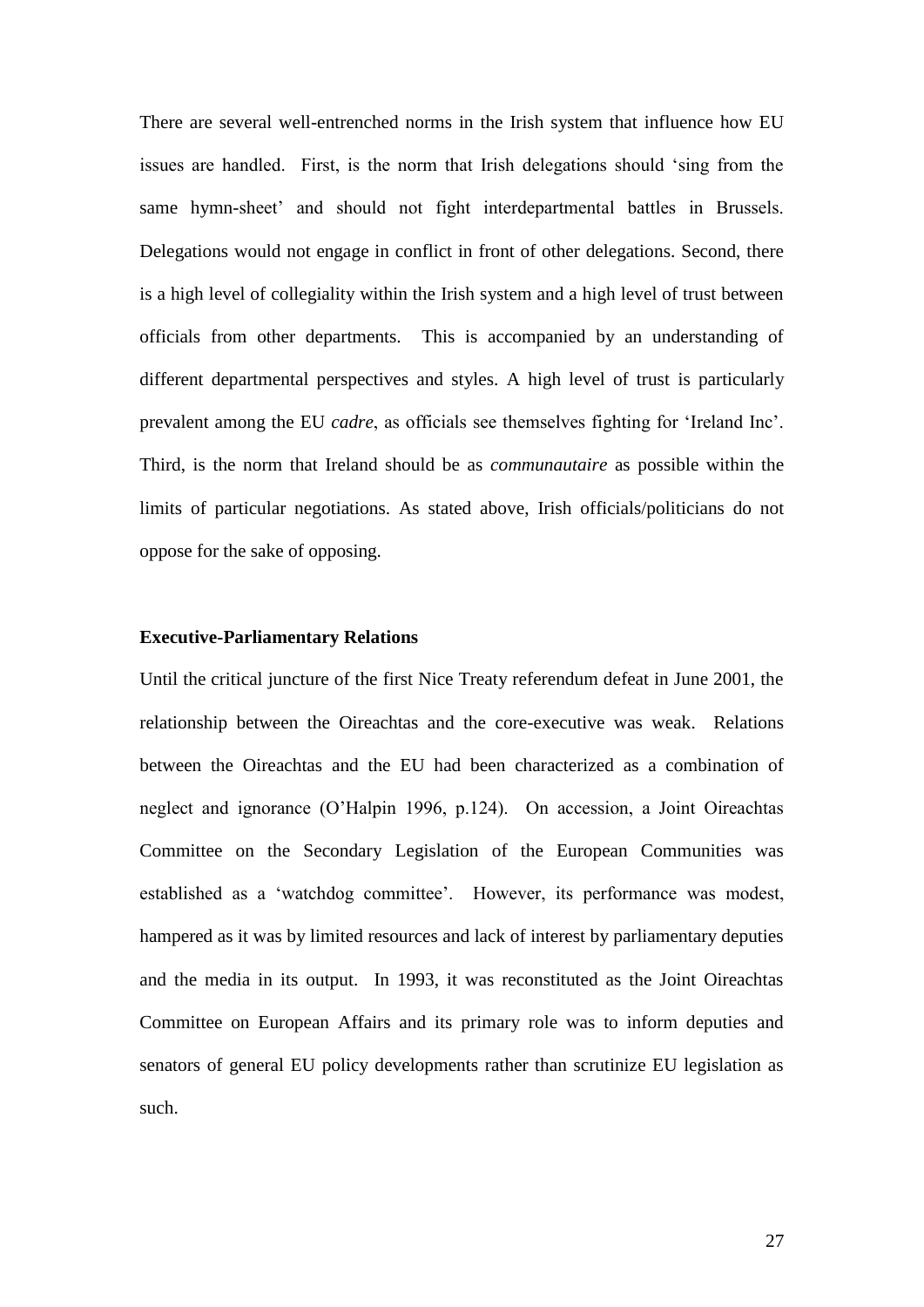The weakness or perceived absence of parliamentary scrutiny of EU business was highlighted as a serious problem during the 2001 Nice referendum. In response to this, the government developed a new system of enhanced Oireachtas scrutiny of EU affairs codified in the 2002 EU Scrutiny Act. The parliamentary link for the new procedures is the EU Scrutiny Sub-Committee of the Joint Oireachtas Committee for European Affairs. All EU related documents are deposited in the DFA's EU Coordination Unit and passed on to relevant departments to prepare briefing notes. These briefing notes are then transmitted to the Scrutiny sub-committee to be examined on a two-weekly basis. With the help of a policy advisor, the Subcommittee identifies EU legislative proposals that are significant enough to merit parliamentary scrutiny by the relevant sectoral or departmental parliamentary committees. The relevant committee then produces a report on its deliberations, which is laid before the Oireachtas. While the proposals make provision for extensive engagement between the Oireachtas, ministers and officials, a binding scrutiny reserve has not been put in place. Instead, Ministers are honour bound to take the opinion of the relevant committee into account when negotiating in the Council of Ministers. Differences of opinion have been extremely rare as a high degree of consensus exists between the sectoral committees and departments on issues ((Interview Official 78 27.10.05 and Sub-Committee on European Scrutiny, Second Annual Report 2005). Following the original circular on the management of EU business in 1973, the guidelines on Oireachtas Scrutiny are the next most significant formalisation of the management of EU business in Ireland. The need for Government departments to prepare notes for the Oireachtas committee has ensured that within each department, formal systems must be put in place to ensure that such notes are prepared.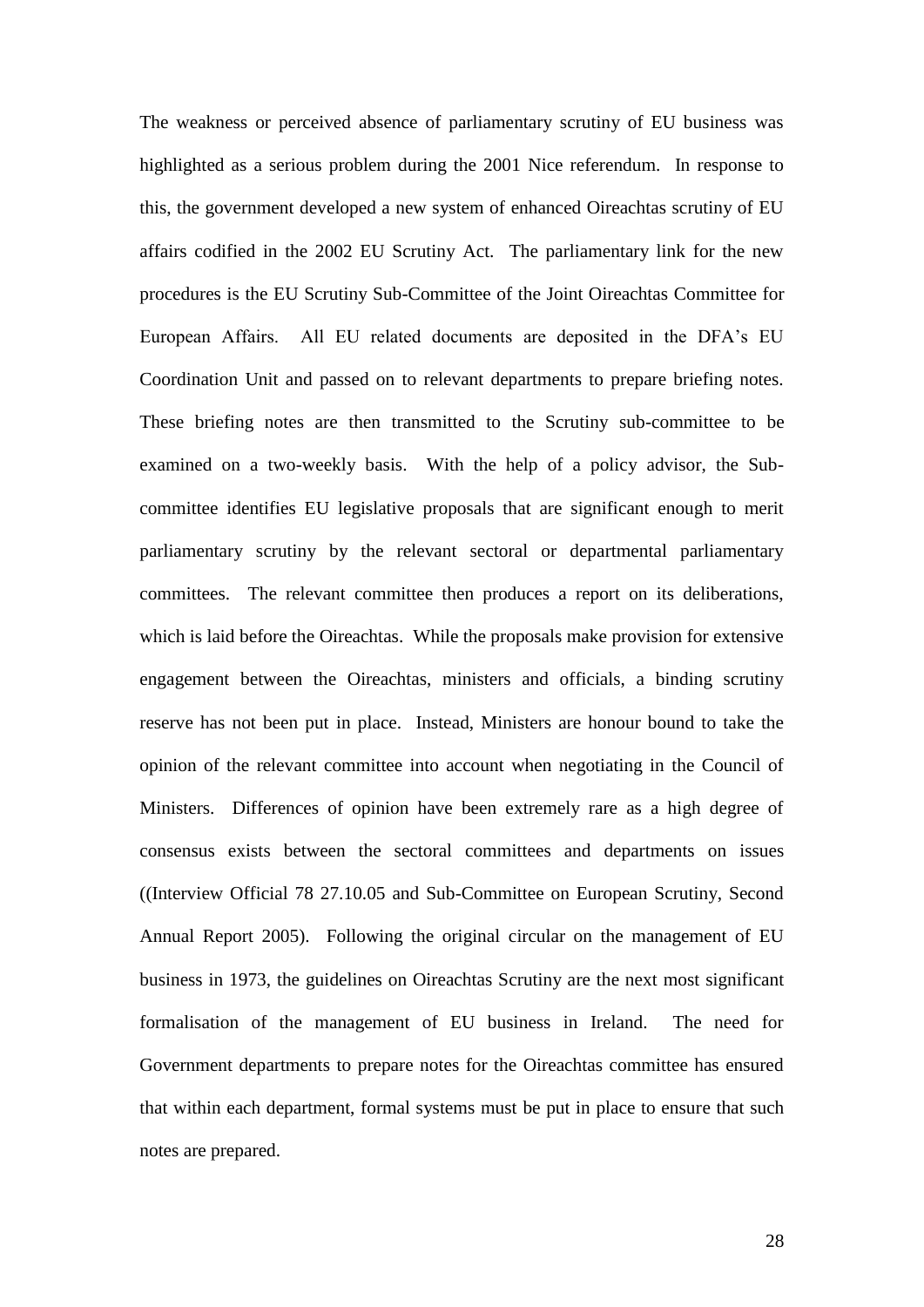#### **VI. BALANCE SHEET**

The Irish approach to the management of EU business has been consistent over time and change when it has occurred has been gradual and incremental. On accession in 1973, structures and processes were firmly put in place for managing EU business with the Department of Foreign Affairs as interlocutor between the EU and the domestic. Key features of this system included strong departmental autonomy, weak processes of interdepartmental coordination and a weakly institutionalised committee system. The Irish officials responsible for managing the EU-domestic interface were small in number, and had a pragmatic, cohesive and collegial style of doing business. These charateristics remained virtually unchanged until the resurgence of EU integration in the late 1980s with the enhancement of the Department of the Taoiseach's coordination role. However, the electorate's rejection of the Nice Treaty in June 2001 was the first considerable shock encountered by the Irish political and administrative system and led to significant systemic change. The critical juncture created by the Nice 'no' led to increased formalisation of the structures and processes in place in order to manage EU business.

Nice I was a major domestic shock to the system of core executive management of EU business in Ireland. Until Nice I, Irish ministers and civil servants could engage with the EU system in the past in the context of a broad domestic consensus and within an enabling political environment. Europe was not a contentious issue. In the first Nice referendum the Irish government and political class miscalculated and took this positive support for granted. The 'no' to Nice highlighted the weakness of EU knowledge among the Irish electorate, a degree of disinterest given the low level of turn-out and the emergence of a gap between the government and the Irish people on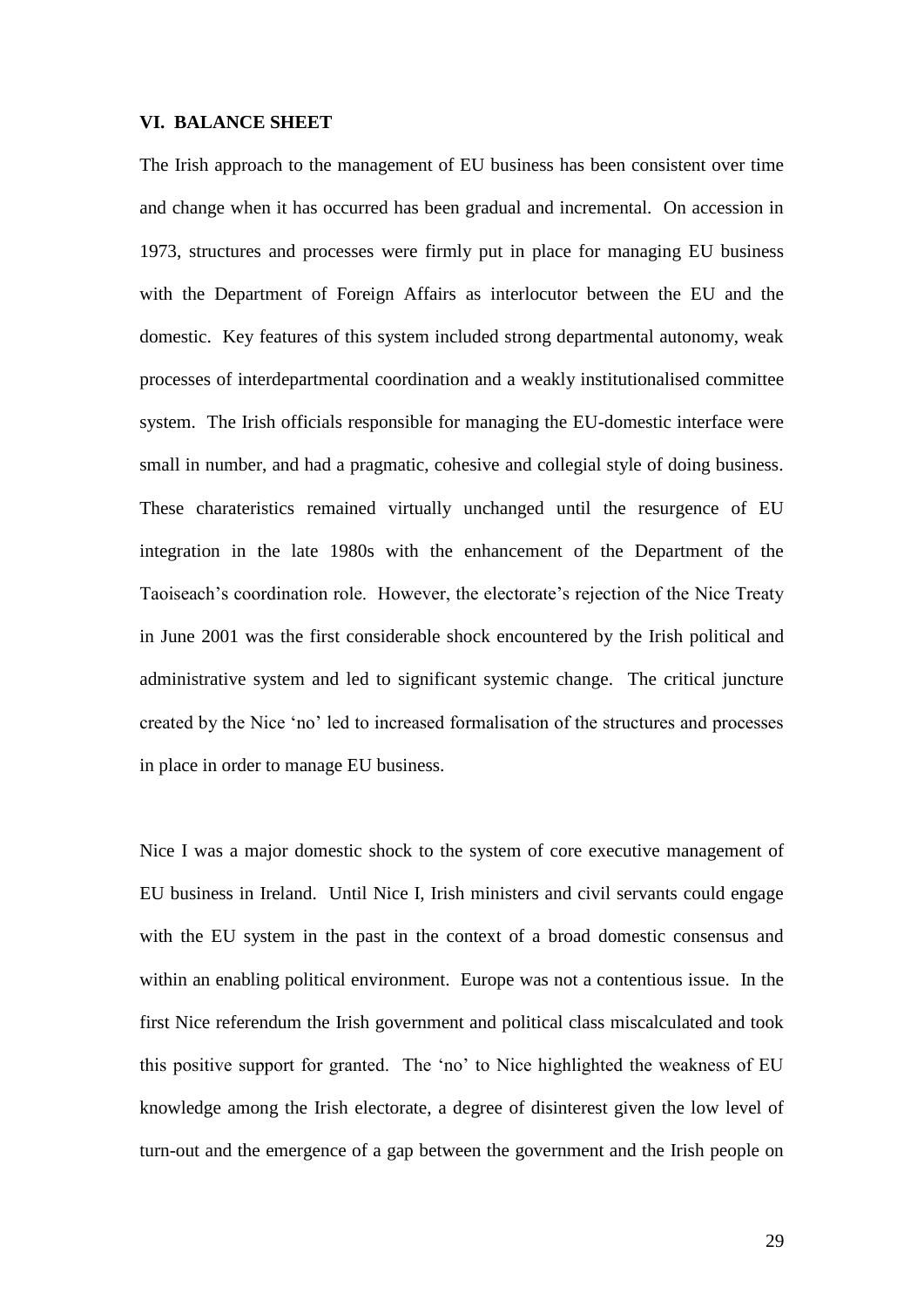Europe. One senior official spoke of the 'escape of gases' after Nice (Interview Official 51, 28.02.02), which suggested that in place of the previous consensus there were a variety of views about the EU in political parties, the Cabinet and the wider civil society. At the same time, the result brought the core executive's management of EU business sharply into focus with the realization that the system needed to reengage with the EU. This inevitably led to soul searching and questioning at political and official level with talk of ' a need to recharge the batteries on Europe, to go into a new mode and organize accordingly' (Official 39, 12.02.02).

The establishment of the National Forum on Europe<sup>9</sup> helped highlight the issues at stake amongst the electorate in advance of the second Nice referendum and helped contribute to the yes vote in Nice II. At the same time, the core executive re-engaged with Europe, with the formalization of EU coordination processes and the improvement of parliamentary-executive relations. These reforms contributed to the successful sixth EU Presidency in the first half of 2004 and fed into the successful conclusion of negotiations on the EU's constitutional treaty. Once again, the Irish core executive was back on top, showing itself to be successful in positioning Ireland in the EU system and in responding to domestic challenges.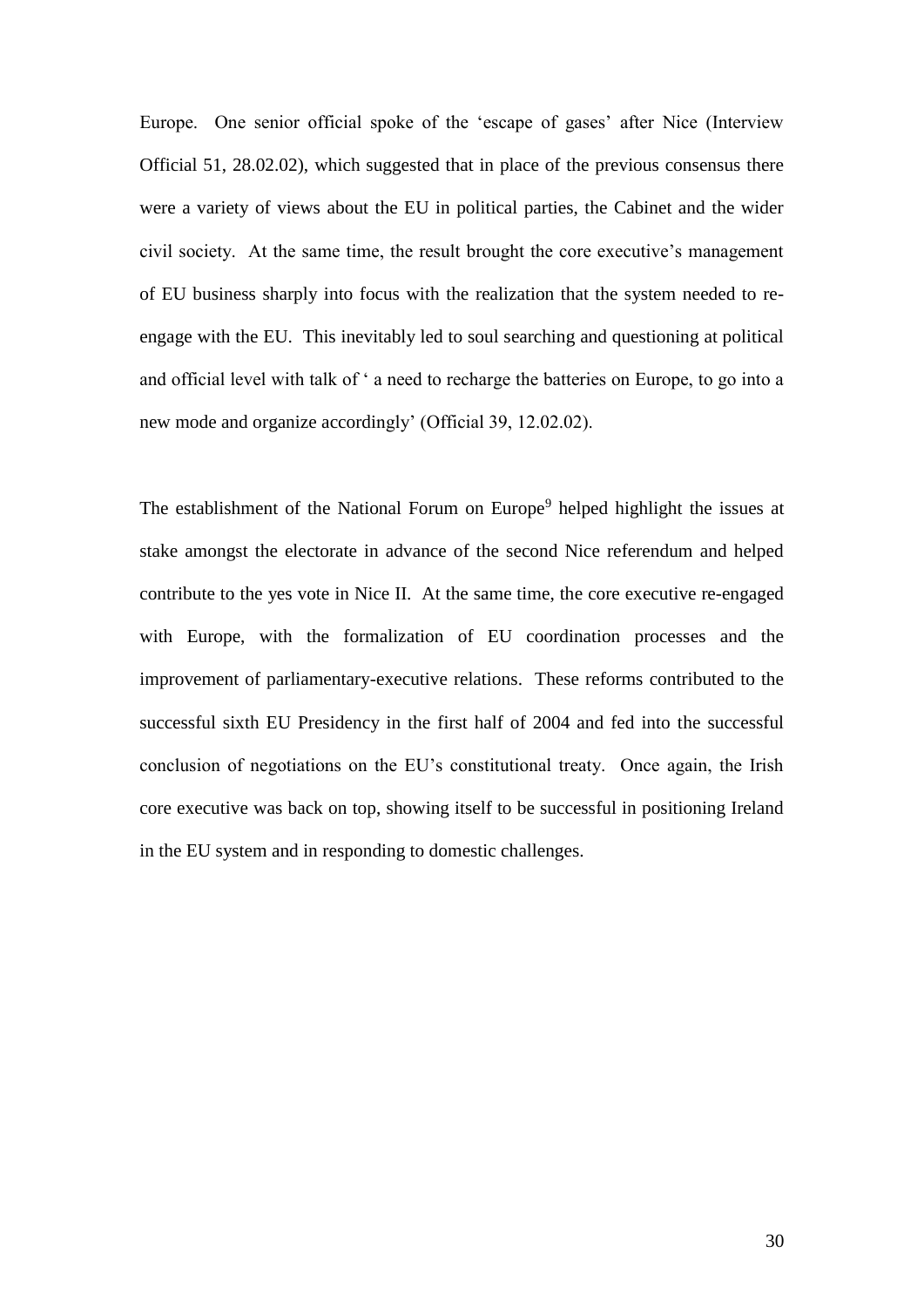#### **REFERENCES**

Adshead, M. 2005. 'Europeanization and Changing Patterns of Governance in Ireland'. *Public Administration*, 83, 1, 159-178.

Bartlett, C. and S. Ghoshal, S. *Managing Across Borders: The Transnational Solution.* London: Hutchinson Business Books.

Bulmer, S. and M. Burch. 1998. 'Organizing for Europe: Whitehall, the British state and the European Union'. *Public Administration*, 76, 4, 601-628.

Bulmer, S. and M. Burch. 2000. 'The Europeanization of British Central Government'. In R.A.W. Rhodes. Ed. *Transforming British Government Volume 1*. London: Macmillan.

Bulmer, S. and M. Burch. 2001. 'The Europeanization of Central Government: The UK and Germany in Historical Institutionalist Perspective'. In M.D. Aspinwall and G. Schneider. Eds. *The Rules of Integration*. Manchester: Manchester University Press.

Bulmer S. and C. Lequesne. 2005. 'The European Union and its Member States: An Overview'. In Bulmer and Lequesne. Eds. *The Member States of the European Union.* Oxford: Oxford University Press, pp.1-24.

Coakley, J. and M. Gallagher. Eds. 1999. *Politics in the Republic of Ireland*. Third Edition. London: Routledge.

31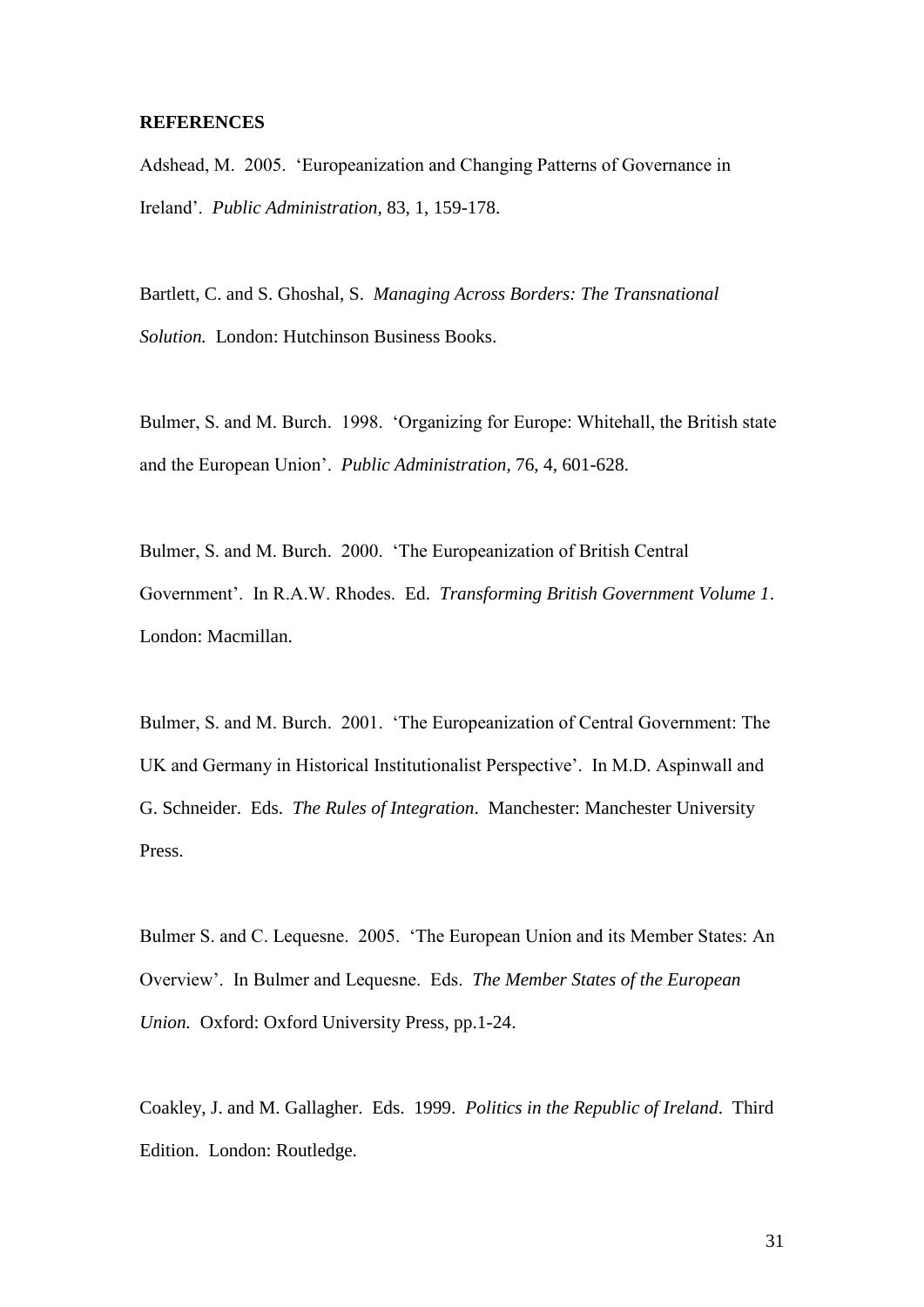Collier, R.B. and D. Collier. 1991. *Shaping the Political Arena: Critical Junctures, the Labor Movement, and Regime Dynamics in Latin America*. Princeton: Princeton University Press.

Cortell, A.P. and S. Peterson. 1999. 'Altered States: Explaining Domestic Institutional Change'. *British Journal of Political Science* 29, 177-203.

Dunleavy, P., R.A.W. Rhodes. 1990. 'Prime Minister, Cabinet and Core Executive – Introduction'. *Public Administration* 68, 1, 1-10.

Farrell, B. 1971. *Chairman or Chief? The role of Taoiseach in Irish Government*. Studies in Irish Political Culture 1. Dublin: Gill and Macmillan.

Featherstone, K. and C.Radaelli. Eds. 2003. *The Politics of Europeanization.* Oxford: Oxford University Press.

Gallagher, M., M. Laver and P. Mair. 2001. *Representative Government in Modern Europe*. Third Edition. Boston: McGraw Hill.

Genschel, P. 2001. 'Comment: The Europeanization of central government'. In M.D. Aspinwall and G. Schneider. Eds. *The Rules of Integration*. Manchester: Manchester University Press.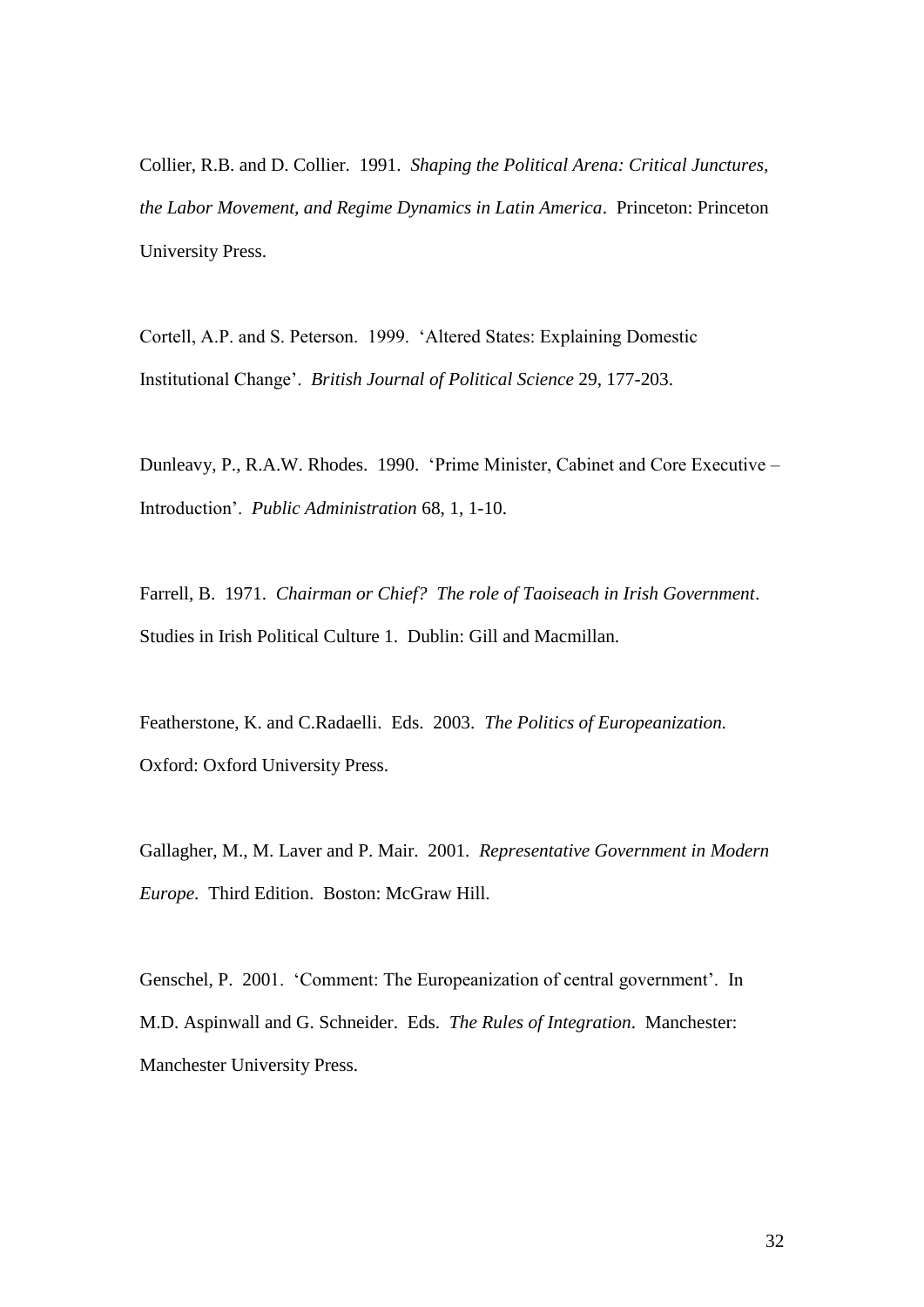Goetz, K.H. 2001. 'Making Sense of Post-Communist Central Administration: Modernization, Europeanization or Latinization'. *Journal of European Public Policy* 8, 6, 1032-51.

Goetz, K.H. and S. Hix. 2001. *Europeanized Politics? European Integration and National Political Systems.* London: Frank Cass.

Hall, P.A. and R.C.R. Taylor. 1996. 'Political Science and the Three New Institutionalisms'. *Political Studies*. XLIV/44, 936-957.

Harmsen, R. 1999. 'The Europeanization of National Administrations: A Comparative Study of France and the Netherlands'*. Governance* 12, 82-113.

Ikenberry, G. J. 1988. 'Conclusion: An Institutional Approach to American Foreign Economic Policy'. In G.J. Ikenberry, D.A. Lake and M. Mastanduno. Eds. *The State and American Foreign Economic Policy*. Ithaca NY: Cornell University Press.

Joint Committee on European Affairs Sub-Committee on European Scrutiny. 2005. *Second Annual Report on the Operation of the European Union (Scrutiny) Act 2002: 1 January 2004 to 31 December 2004*. Dublin: Government Publications.

Kassim, H. Ed. 2001. *The national coordination of EU policy: the European level.*  Oxford: Oxford University Press.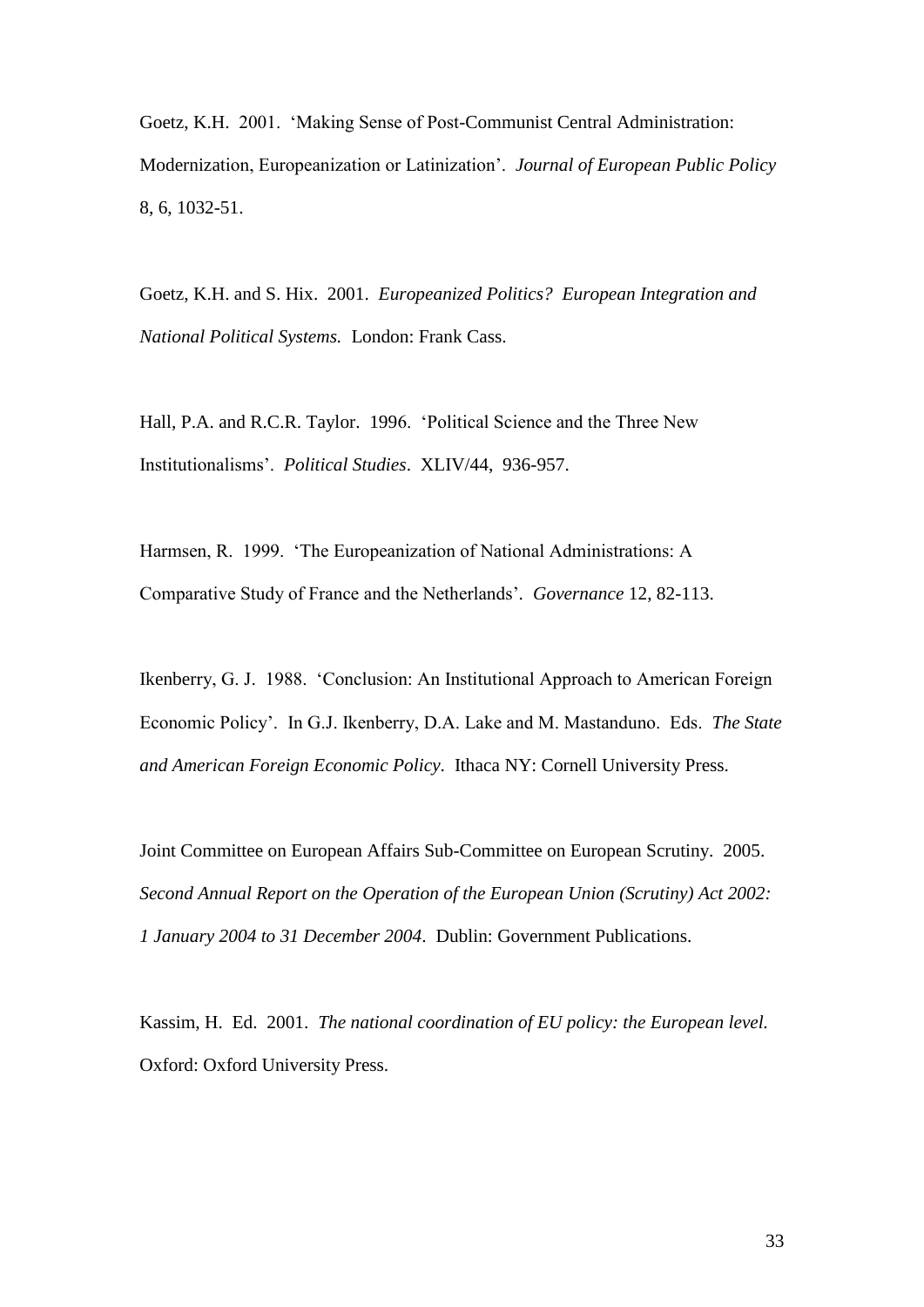Kassim, H. 2003. 'Meeting the Demands of EU Membership: The Europeanization of National Administrative Systems'. In K. Featherstone and C. Radaelli. Eds. *The Politics of Europeanization.* Oxford: Oxford University Press, pp.83-111.

Knill, C. 2001. *The Europeanization of National Administrations.* Cambridge: Cambridge University Press.

Keatinge, P. 1978. *A Place among the Nations. Issues of Irish Foreign Policy*. Dublin: Institute of Public Administration.

Keatinge, P. 1995. 'The Irish Foreign Service: an Observer's View'. *Seminar on the Irish Foreign Service*, Trinity College, 2 March.

Laffan, B. 2001a. 'National Coordination in Brussels: The Role of Ireland's Permanent Representation'. In H. Kassim. Ed. *The National Coordination of EU Policy.* Oxford: Oxford University Press.

Laffan, B. 2001b. *Organising for a Changing Europe: Irish central government and the European Union*. Trinity College Dublin: Policy Institute.

Laffan, B. 2003. *Managing Europe From Home. Impact of the EU on Executive Government A Comparative Analysis.* 

<http://www.oeue.net/papers/acomparativeanalysis-theimpact.pdf>Date accessed: 9.11.05.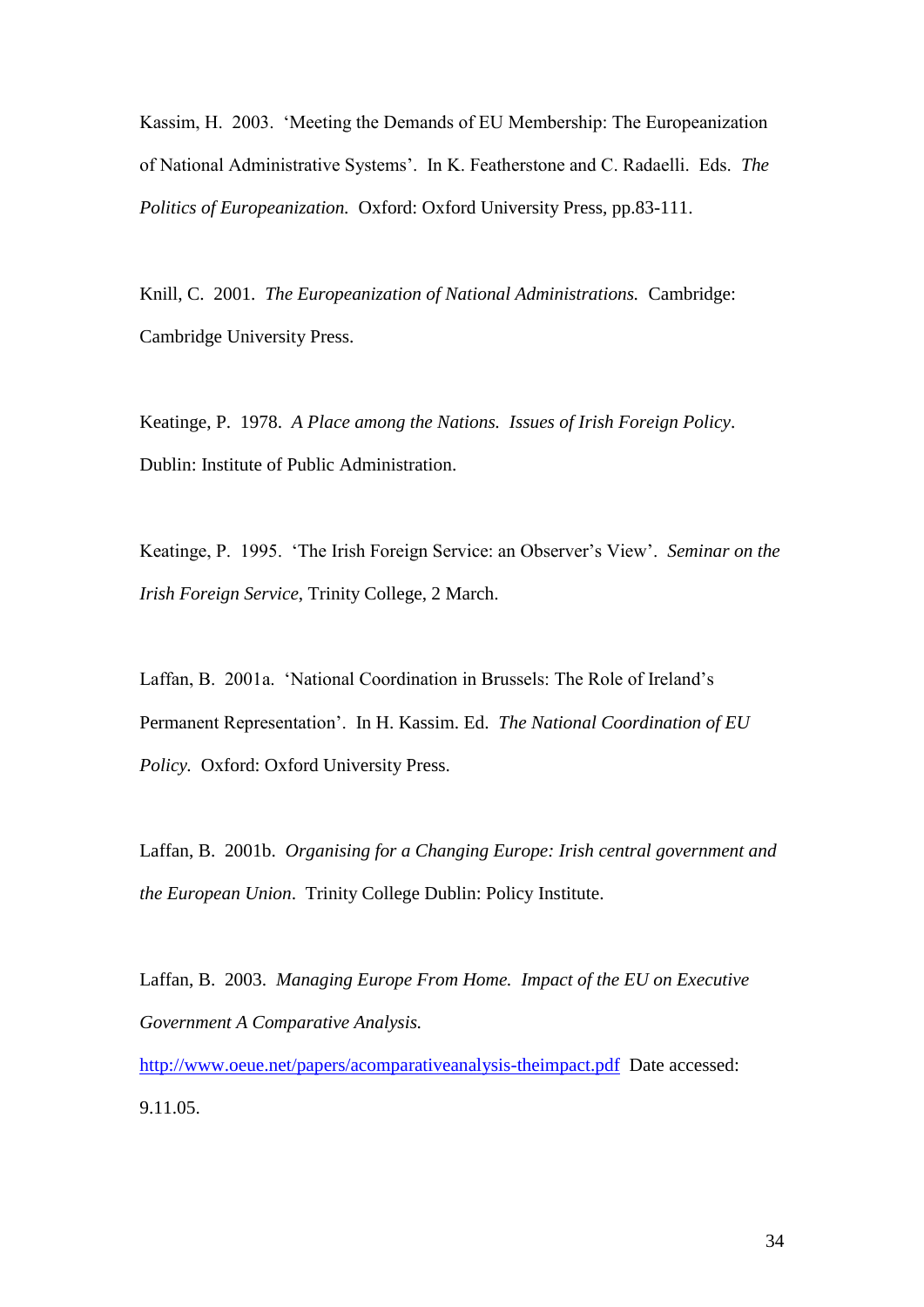March, J. and Olsen, J. 1984. 'The New Institutionalism: Organizational Factors in Political Life.' *American Journal of Political Research* 78, 3, 734-749.

O'Halpin, E. 1996. 'Irish Parliamentary Culture and the EU: Formalities to be Observed' in P. Norton. Ed. *National Parliaments and the European Union*. London: Frank Cass.

Olsen, J. 2002. 'The Many Faces of Europeanization'. *Journal of Common Market Studies* 40, 5, 921-52.

Page, E.C. and L. Wouters. 1995. 'The Europeanization of National Bureaucracies'. In J. Pierre Ed. *Bureaucracy in the Modern State*. Cheltenham: Edward Elgar.

Patten, Chris. 2005. *Not Quite the Diplomat. Home Truths about World Affairs.*  London: Allen Lane.

Pierson, P. 2000a. 'The Limits of Design: Explaining Institutional Origins and Change'. *Governance* 13, 4, 475-499.

Pierson, P. 2000b. 'Increasing Returns, Path Dependence, and the Study of Politics'. *American Political Science Review* 94, 2, 251-267.

Radaelli, C.M. 2000. 'Whither Europeanization? Concept stretching and substantive change'. *EiOP online papers* 4, 8.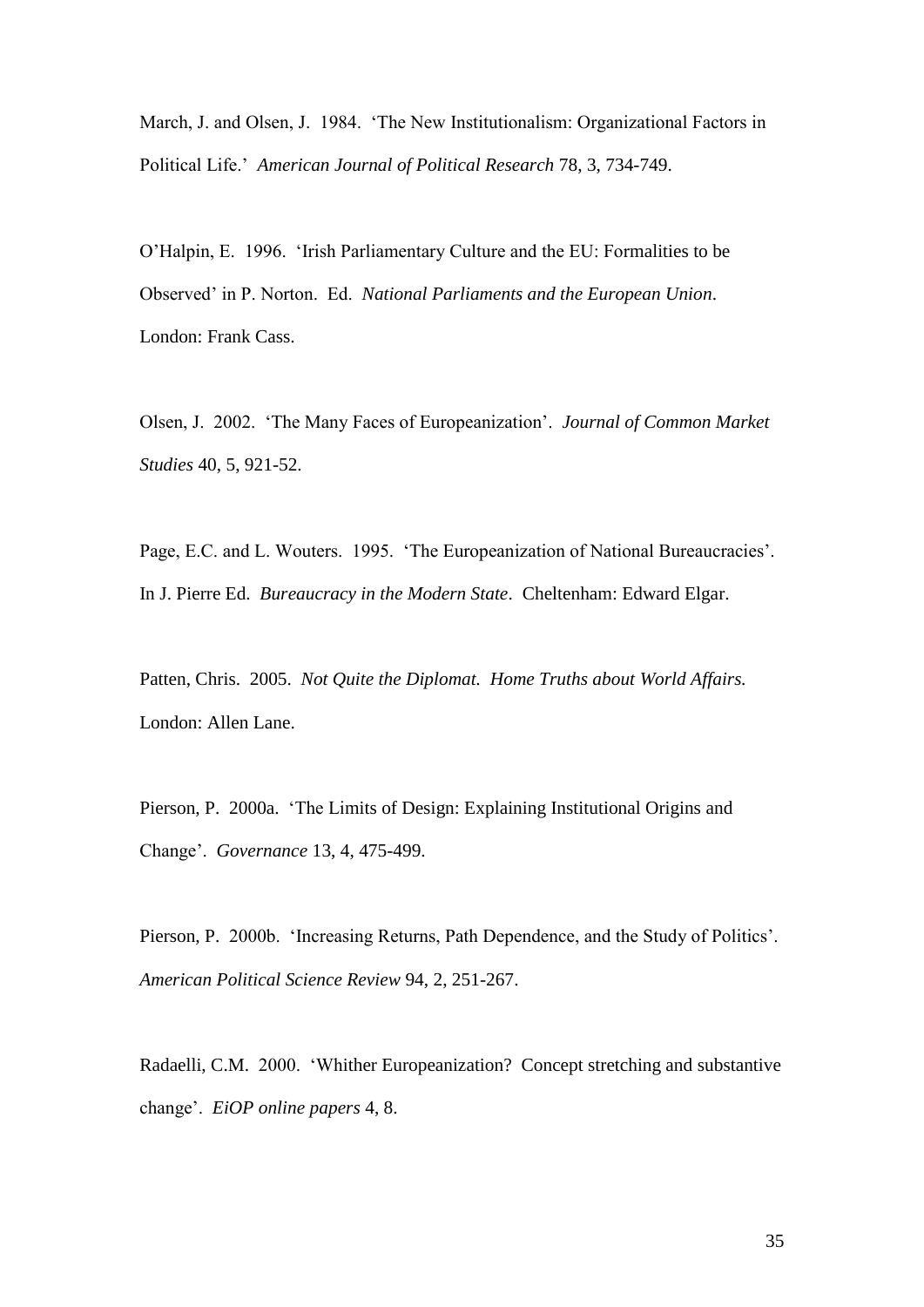Rees, N. 2005. 'The Irish Presidency: A Diplomatic Triumph'. *Journal of Common Market Studies* 43 Annual Review, 55-8.

Rhodes, R.A.W. Ed. 2000. *Transforming British Government. Volume 1 Changing Institutions.* Hampshire: Macmillan.

Rhodes, R.A.W. Ed. 2000. *Transforming British Government. Volume 2 Changing Roles and Relationships*. Hampshire: Macmillan.

Scott, D. 1994. *Ireland's Contribution to the European Union*. Dublin: Institute of European Affairs Occasional Paper 4.

Scott, R. W. 2001. *Institutions and Organizations*. Second Edition. Thousand Oaks: Sage.

Smith, M.J. 2000. 'Prime Ministers, Ministers and Civil Servants in the Core Executive'. In R.A.W. Rhodes. Ed. *Transforming British Government Vol.1.*  London: Macmillan, pp.25-45.

Thelen, K. and S. Steinmo. 1992. 'Historical Institutionalism in Comparative Politics'. In S. Steinmo, K. Thelen and F. Longstreth. Eds. *Structuring Politics: Historical Institutionalism in Comparative Analysis*. Cambridge: Cambridge University Press.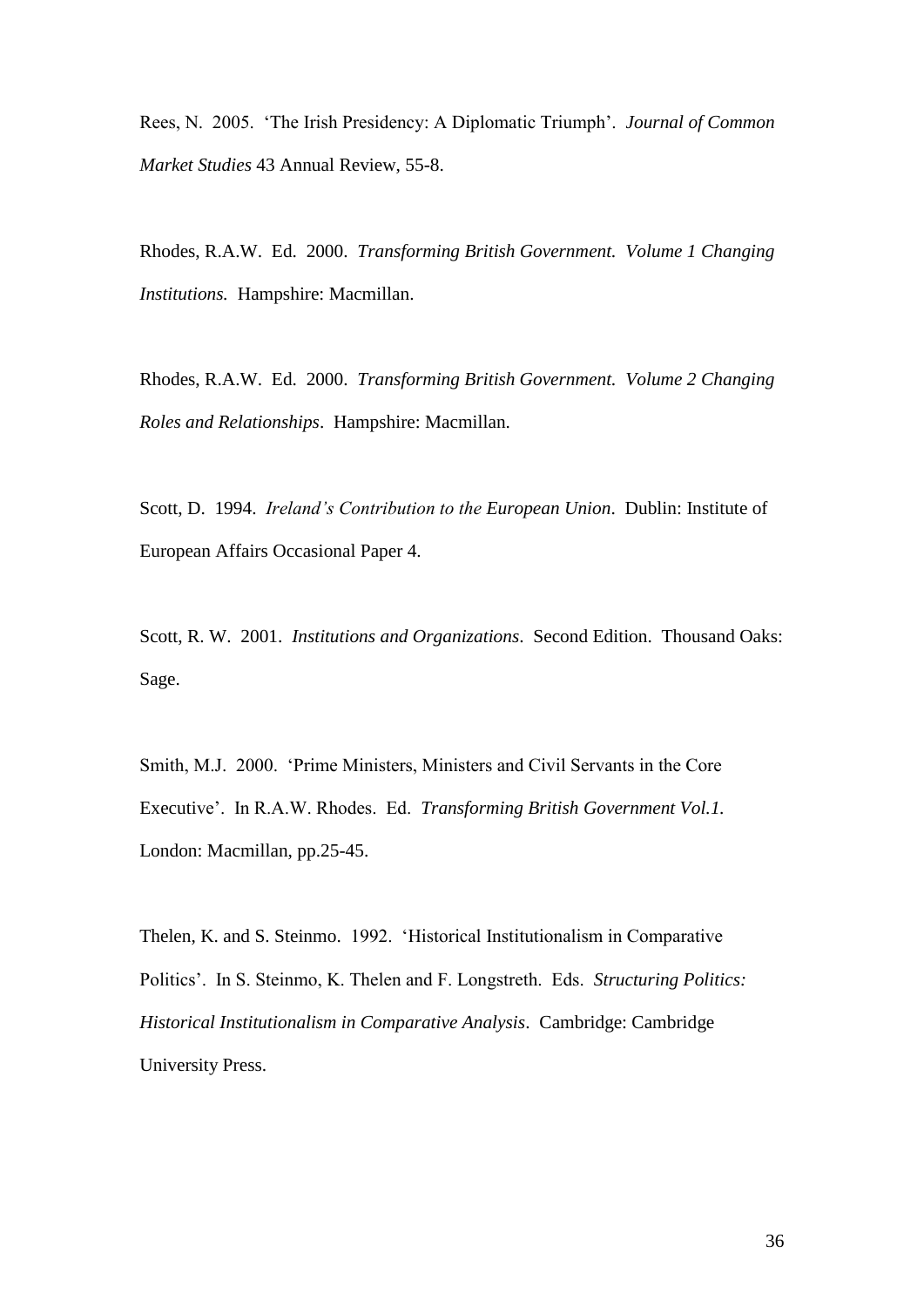Thelen, K. 1999. 'Historical Institutionalism in Comparative Politics'. *Annual Review of Political Science*. 2, 369-404.

Wessels, W., A. Mauer and J. Mittag. Eds. 2003. *Fifteen into One? The European Union and its Member States.* Manchester: Manchester University Press.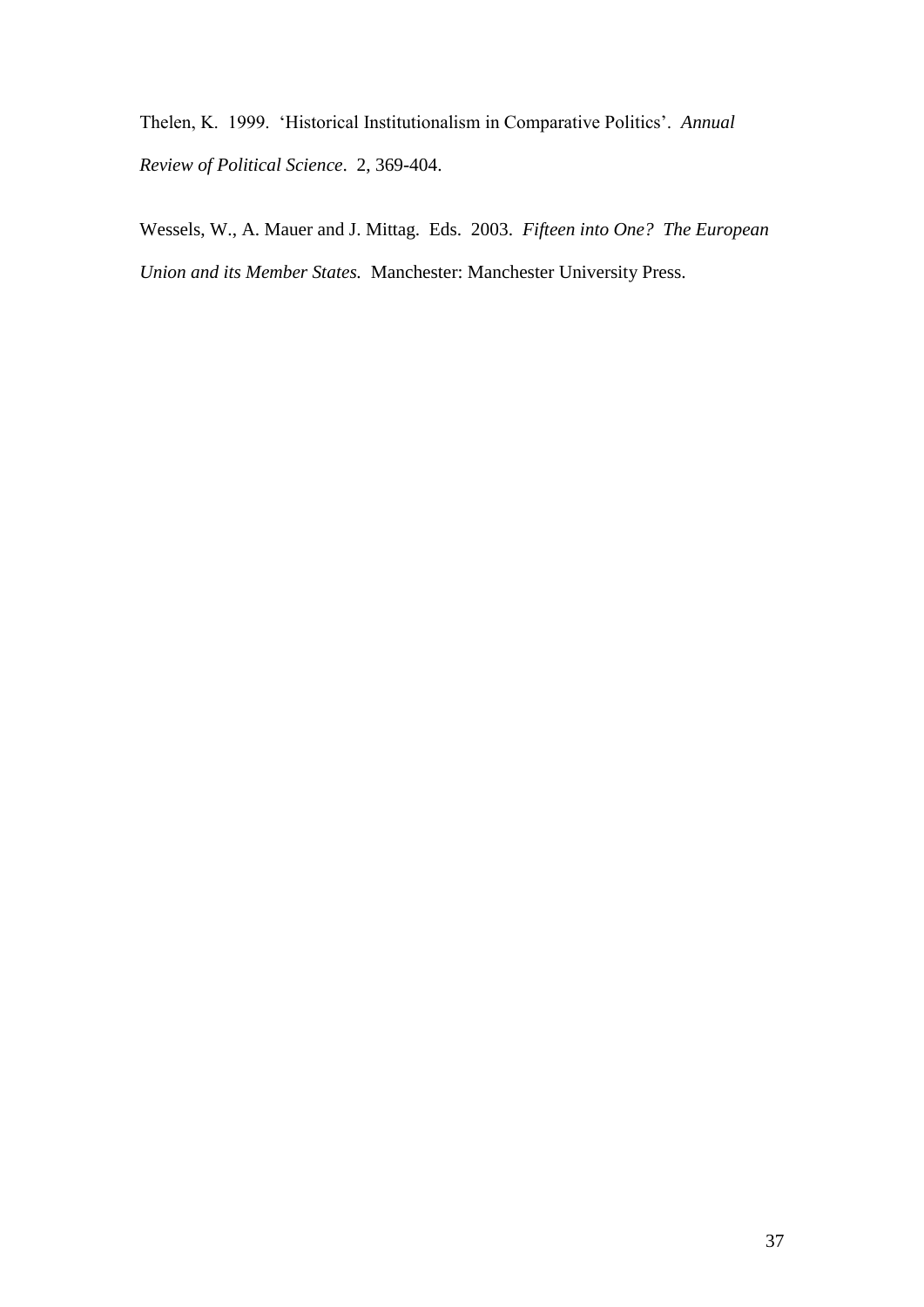## **Figures and tables:**



**Figure 1: The Irish Core Executive**

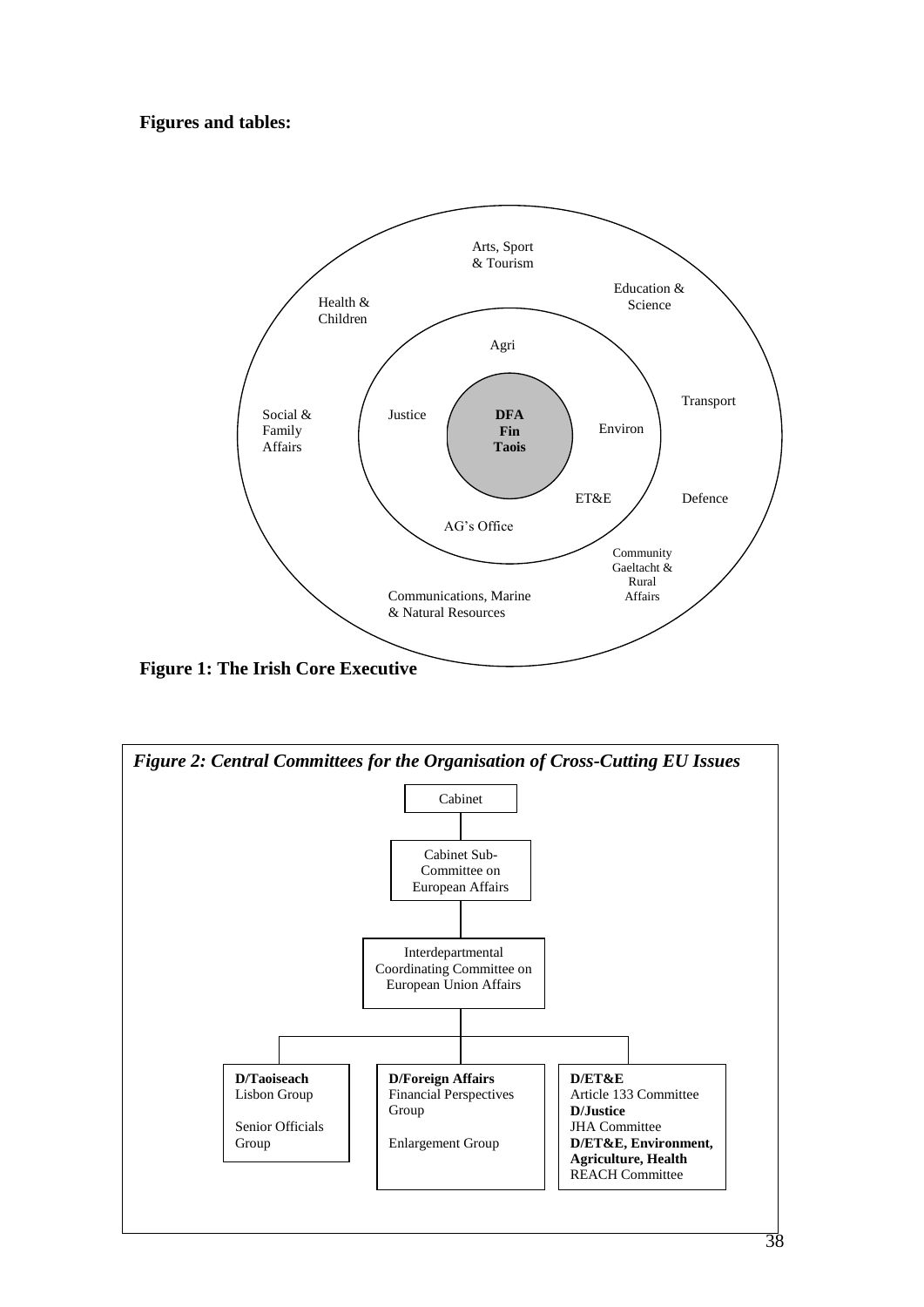| Year | <b>Total Number in</b><br><b>DFA</b> | <b>Total Number in</b><br>Economic/EU<br><b>Division</b> |
|------|--------------------------------------|----------------------------------------------------------|
| 1967 | 40                                   | 6                                                        |
| 1971 | 51                                   | 11                                                       |
| 1974 | 87                                   | 31                                                       |
| 1979 | 114                                  | 27                                                       |
| 1982 | 130                                  | 30                                                       |
| 1986 | 136                                  | 29                                                       |
| 1988 | 125                                  | 24                                                       |
| 1992 | 123                                  | 15                                                       |
| 1995 | 126                                  | 19                                                       |
| 2000 | 175                                  | 19                                                       |

## **Table 1: Department of Foreign Affairs Staffing**

Source: Irish State Directories, 1967-2000.

|  |  | Table 2: EU Committees in the Irish System - |  |  |  |  |  |
|--|--|----------------------------------------------|--|--|--|--|--|
|--|--|----------------------------------------------|--|--|--|--|--|

| <b>Period</b> | <b>Committee</b>                                                                       | <b>Chair</b>                           |
|---------------|----------------------------------------------------------------------------------------|----------------------------------------|
| Pre-Accession | <b>European Communities Committee</b>                                                  | Department of Finance                  |
| 1973-84       | <b>European Communities Committee</b>                                                  | Department of Foreign Affairs          |
| 1985-87       | No meetings of the committee                                                           |                                        |
| 1987-90       | <b>European Communities Committee</b>                                                  | Geoghegan-Quinn (Minister of<br>State) |
| 1988-90       | Ministers and Secretaries Group                                                        | Haughey (Taoiseach)                    |
| 1989-90       | Ministerial Group on the Presidency                                                    | Haughey (Taoiseach)                    |
| 1992-94       | <b>European Communities Committee</b>                                                  | Kitt (Minister of State)               |
| 1994-97       | <b>European Communities Committee</b>                                                  | Mitchell (Minister of State)           |
| 1994-1999     | Ministers and Secretaries Group                                                        | Bruton/Ahern (Taoiseach)               |
| 1994-98       | Senior Officials Group                                                                 | Department of the Taoiseach            |
| 1998-99       | <b>Expert Technical Group</b>                                                          | Ahern (Taoiseach)                      |
| 1998-         | <b>Cabinet Sub-Committee</b>                                                           | Ahern (Taoiseach)                      |
| 1998-2002     | Senior Officials Group                                                                 | Department of the Taoiseach            |
| 2002-2004     | <b>Interdepartmental Coordinating</b>                                                  | Roche (Minister of State)              |
|               | Committee on European Union<br><b>Affairs</b>                                          |                                        |
| 2004-         | <b>Interdepartmental Coordinating</b><br>Committee on European Union<br><b>Affairs</b> | Treacy (Minister of State)             |